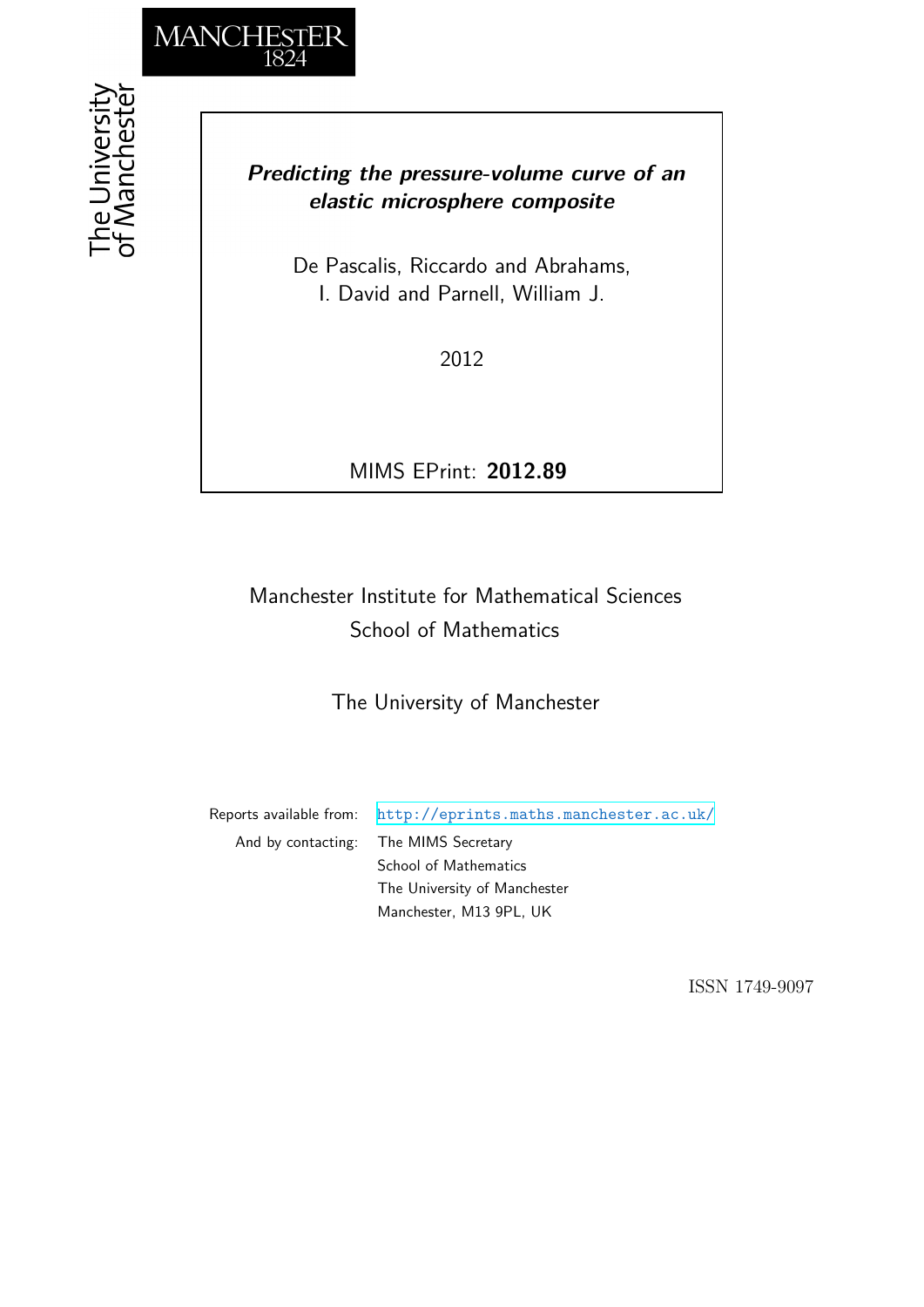# Predicting the pressure-volume curve of an elastic microsphere composite

Riccardo De Pascalis, I. David Abrahams, William J. Parnell

School of Mathematics, University of Manchester, Manchester M13 9PL, United Kingdom

## **ABSTRACT**

The effective macroscopic response of nonlinear elastomeric inhomogeneous materials is of great interest in many applications including nonlinear composite materials and soft biological tissues. The interest of the present work is associated with a microsphere composite material, which is modelled as a matrix-inclusion composite. The matrix phase is a homogeneous isotropic nonlinear rubber-like material and the inclusion phase is more complex, consisting of a distribution of sizes of stiff thin spherical shells filled with gas. Experimentally, such materials have been shown to undergo complex deformation under cyclic loading. Here, we consider microspheres embedded in an unbounded host material and assume that a hydrostatic pressure is applied in the 'far-field'. Taking into account a variety of effects including buckling of the spherical shells, large deformation of the host phase and evolving microstructure, we derive a model predicting the pressure-relative volume change load curves. Nonlinear constitutive behaviour of the matrix medium is accounted for by employing neo-Hookean and Mooney-Rivlin incompressible models. Moreover a nearly-incompressible solution is derived via asymptotic analysis for a spherical cavity embedded in un unbounded isotropic homogeneous hyperelastic medium loaded hydrostatically. The load-curve predictions reveal a strong dependence on the microstructure of the composite, including distribution of microspheres, the stiffness of the shells, and on the initial volume fraction of the inclusions, whereas there is only a modest dependence on the characteristic properties of the nonlinear elastic model used for the rubber host.

KEYWORDS: microsphere, composite, pressure-volume curve, buckling, nonlinear elasticity, rubber, Mooney-Rivlin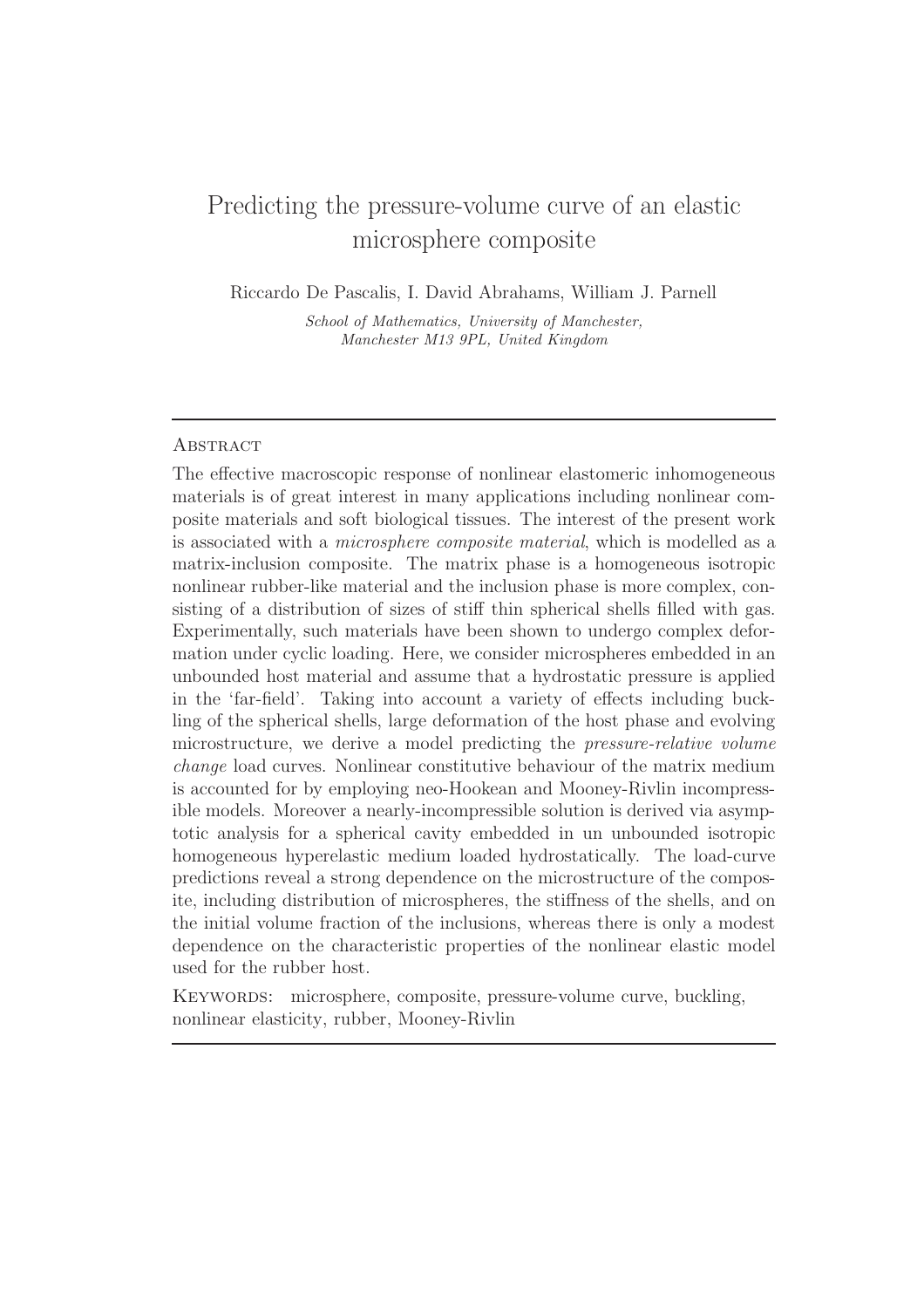## 1. Introduction

Microsphere composites are used in a multitude of industrial applications. Good examples are ultra-low density fillers in engineering materials such as composites, coatings, sealants, explosives, automotive components, paint and crack fillers and elastomers and as blowing agents in printing inks (Ash and Ash, 2007). The microsphere is a spherical particle, a few microns in diameter, with a thermoplastic shell, and shell to diameter ratio typically of the order of 0.01. The use of microspheres in materials brings forth numerous benefits which include reducing density, improving stability, increasing impact strength, providing a smoother surface finish, increasing thermal insulation, increasing compressibility and often reducing costs. A scanning electron microscopy image of the microstructure of a hollow glass microsphere composite (with very high volume fraction) is shown in Fig. 1 taken from Li et al. (2011).



Figure 1: Scanning electron microscopy image of (a) a Hollow Glass Microsphere composite material and (b) its surface/shell structure. In this situation (with applications to thermal conductivity) the composite is densely filled with microspheres. Reproduced (with kind permission) from Li et al. (2011).

The application of interest in this paper is that of acoustics, using microsphere composites as a means of reducing sound reflection. The composite consists of an elastomeric matrix phase, inside which are located a large number of randomly distributed Expancel microspheres, see Fig. 2(a) Shorter et al. (2008). Of specific interest is how sound reflection can be affected by a macroscopic hydrostatic pressure applied to the microsphere composite. These materials have been found to be useful in such conditions because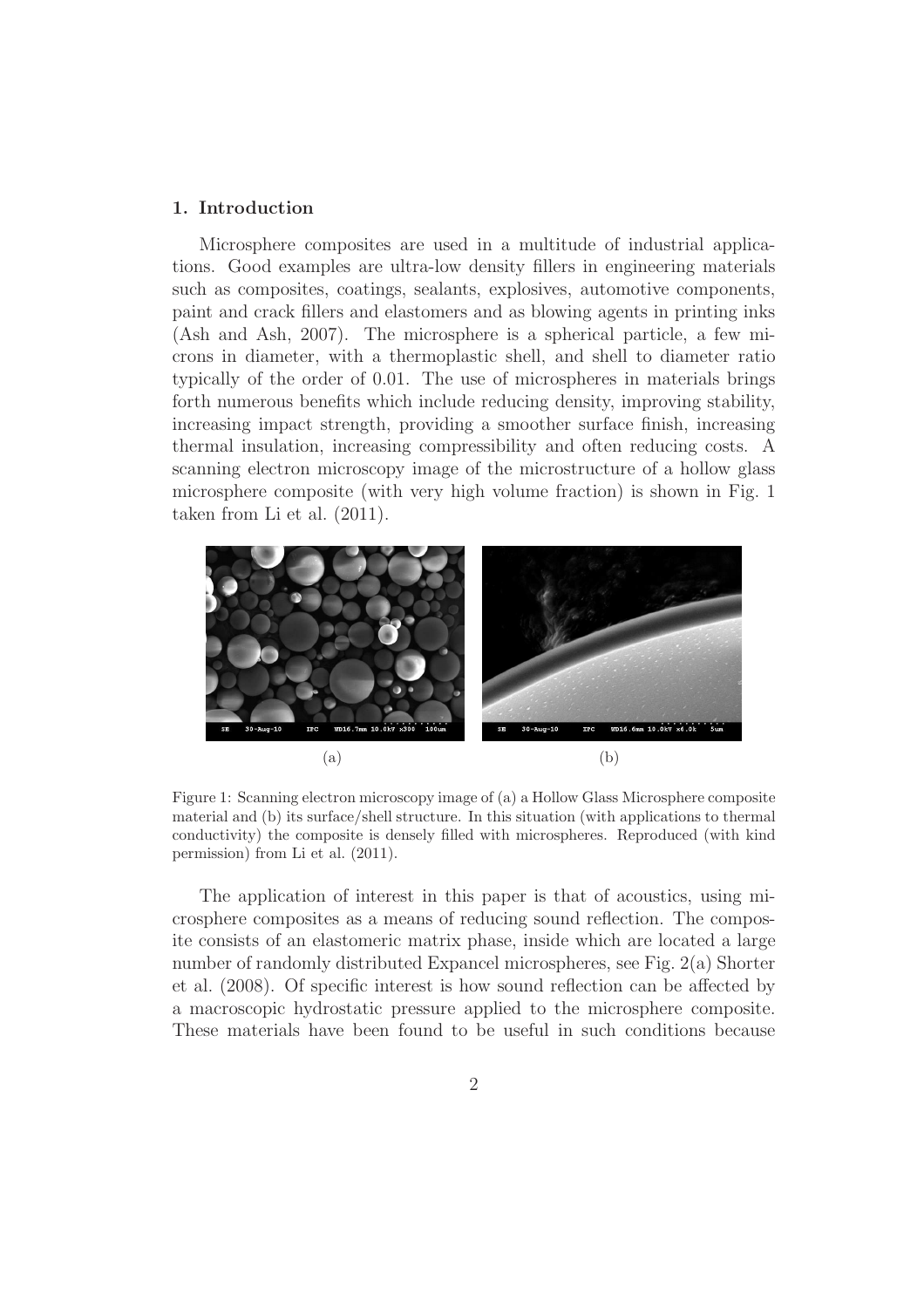the presence of the reinforcing shell delays the onset of the cavity collapse and the consequent degradation in the acoustic performance of the composite. In order to understand exactly how the acoustic characteristics of the material are affected by applied pressure, it is necessary to develop models that describe how the composite deforms mechanically under this applied loading. Experimentally it is known that the constitutive *pressure-relative* volume change curve is nonlinear (and hysteretic during unloading) but the dominant physical mechanisms contributing to this nonlinearity are still not fully understood. In Fig. 2(b) we illustrate the constitutive behaviour of the material with some experimentally determined load curves associated with the composite for increasing volume fractions of the microsphere material Shorter et al. (2008).



Figure 2: In (a) we show an image of a Silicone Room Temperature Vulcanizing (RTV) microsphere elastomer filled with 5% volume of Expancel microspheres. In (b) we show an experimentally determined stress-strain curve associated with this composite under uniaxial tension. The solid curve is unfilled and others refer to increasing volume fractions of the microsphere phase. Reproduced (with kind permission) from Shorter et al. (2008).

A wide range of work on the modelling of microsphere filled composites has appeared in the literature. For the prediction of their acoustic properties without applied pressure, a number of models have been proposed, see e.g. Gaunaurd and Uberall (1982) and Baird et al. (1999) in the elastic and viscoelastic case respectively. Such predictions typically rely upon the use of classical multiple scattering models, the most commonly used being those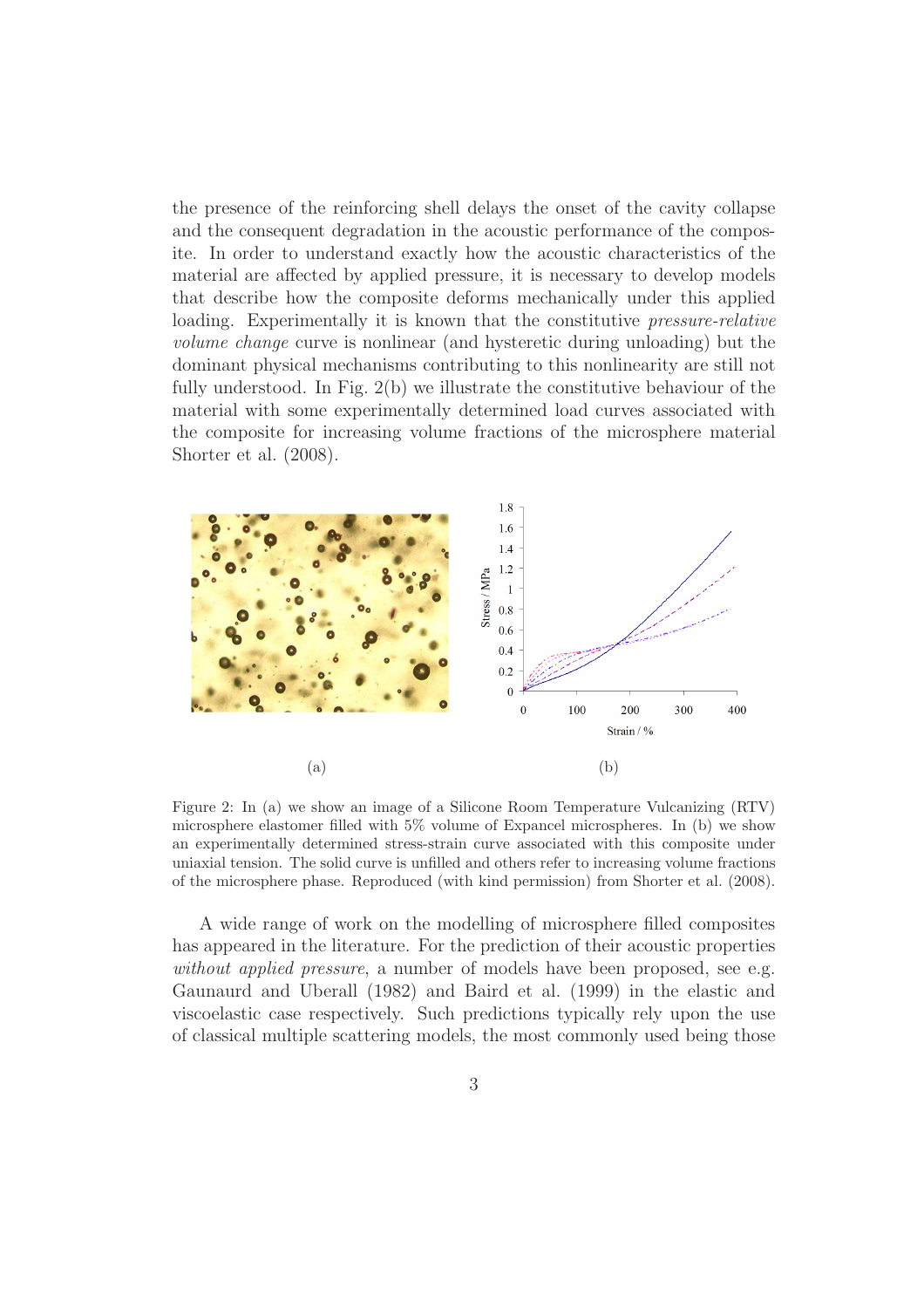of Waterman and Truell (1961); Kuster and Toksöz (1974); Bose and Mal (1974); Gaunaurd and Uberall (1982); Anson and Chivers (1989). We note that a useful comparison of experiments and various theories can be found in Anson and Chivers (1993).

Gaunaurd et al. (1984) considered the pressure dependence of dynamic moduli, albeit in a simplified case of porous solids, i.e. in the absence of the shell phase and thus the effect of the pressure is to reduce the pore size, the main interest lying in the dynamic material properties. Here, although we are certainly interested in the dynamic response, we wish first to understand the origins of nonlinearity in the pressure-relative volume change loading curve associated with the composite. Significant work has been carried out on the deformation of porous materials, see e.g. Mackenzie (1950) for an early model for associated effective linear elastic properties, and for rubber foam materials, see e.g. Gent and Thomas (1959), Gibson and Ashby (1982) and Lakes et al. (1993), where the principal mechanisms of deformation are well understood. However, the composite under consideration here has a more complex microstructure due principally to the presence of microspheres and the lack of understanding as to how they behave within the elastomeric substrate under applied pressure. Microspheres are also present in the context of syntactic foams (a material comprising a polymeric matrix filled with microspheres). Such materials open up the possibility of low density materials with high tolerance to damage. Much of the recent modelling work in this area however has focused on the effective linear elastic properties of the composite. A variety of static homogenization techniques have been used, see e.g. Bardella and Genna (2001); Gupta and Woldesenbet (2004); Porfiri and Gupta (2009); Tagliavia et al. (2009).

Few models deal with the nonlinear response of a microsphere composite under loading. Kerr and Baird (2002) proposed an elasto-plastic model for the load curve and subsequent prediction of dynamic material properties. One criticism of this model would be that plasticity yields permanent deformation. However, it is well acknowledged that although the load-unload curve is hysteretic, when all load has been removed the material (eventually) returns to its original configuration (Brazier-Smith, 2010). Therefore it does not appear that plastic deformation is the cause of nonlinearity. In a related application Panigrahi et al. (2008) considered the acoustic response of inhomogeneous media under applied pressure, although it appears that the microstructure is rather different from that considered here. In Shorter et al. (2008), Shorter et al. (2010) the problem of the buckling of a sin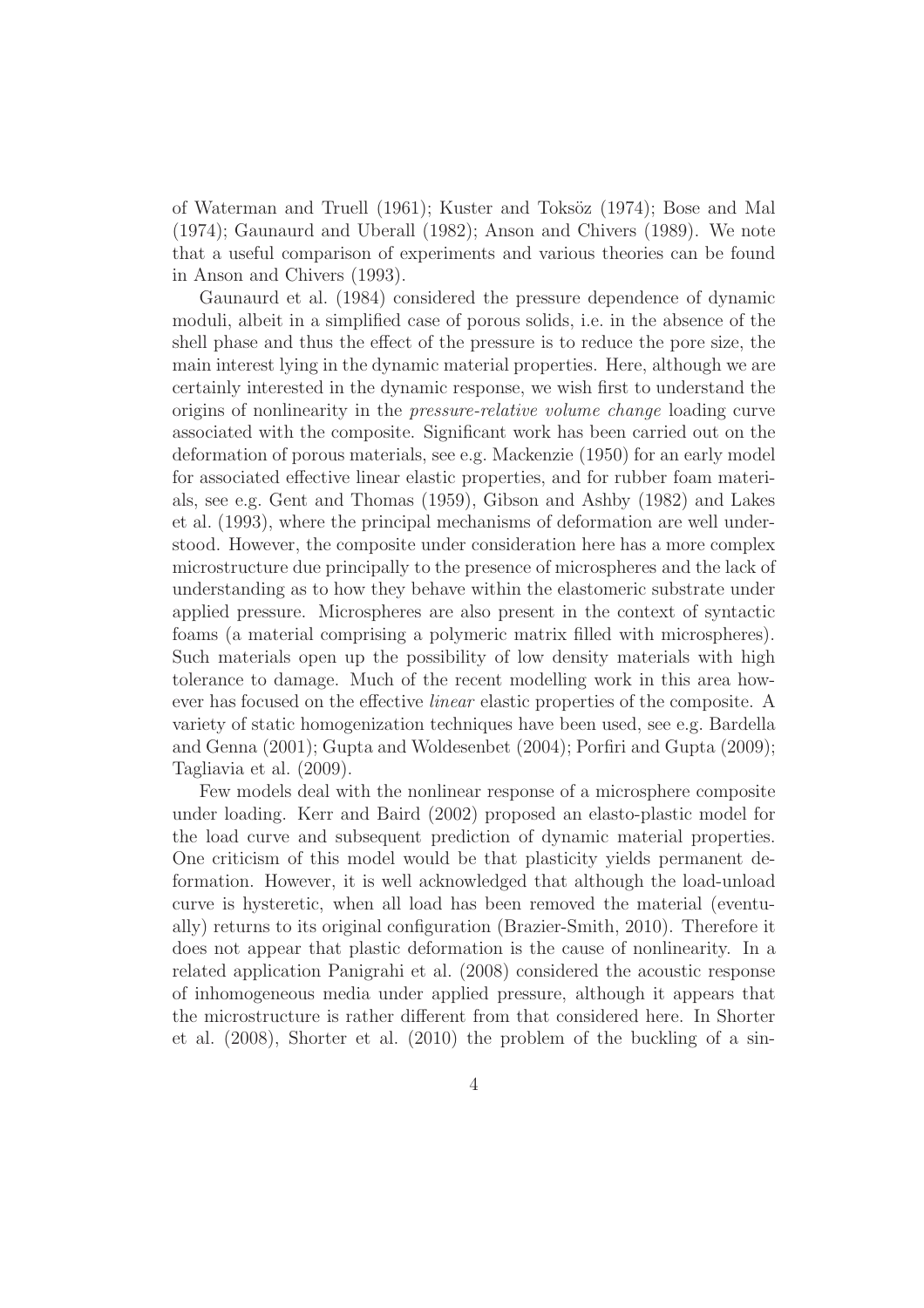gle, isolated spherical shell was considered (as a result of axial compression, rather than hydrostatic pressure) using Finite Element Analysis and results were subsequently compared with experiments involving a table tennis ball embedded inside a transparent elastomer. Comparisons were made between perfectly bonded and unbonded spherical shells and subsequent buckling response. The principal argument of the paper was to propose that microsphere buckling is a dominant contributor to the nonlinear behaviour of the pressure-relative volume change curve.

The computational work carried out in Shorter et al. (2008) suggests that a model incorporating microsphere buckling could successfully predict the nonlinearity of the load curve. Therefore here we develop a fundamental mathematical model for the loading portion of the pressure-relative volume change curve by incorporating volumetric changes and local microsphere shell buckling effects. We assume that there is a distribution of shell to radius ratio thicknesses and we will suppose that the microspheres are distributed dilutely, so that interaction effects between microspheres can be neglected. Interaction effects will be considered in future work.

In order to incorporate the effect of buckling of the microsphere shell, we must understand how a spherical shell buckles inside an elastic medium under far-field hydrostatic pressure. Although a great deal of classical work exists regarding the buckling of spherical shells (where the imposed pressure is on the surface of the shell itself), see for example Wesolowski (1967); Koiter (1969); Wang and Ertepinar (1972) and more recently Fu (1998); Ben Amar and Goriely (2005), there is a surprising lack of work regarding the buckling of shells (of any geometry) that are embedded inside another medium. Of specific interest is how the host medium affects the classical buckling pressure.

Initial work into the buckling pressure of a spherical shell embedded in an unbounded uniform elastic medium has been carried out by Fok and Allwright (2001) and Jones et al. (2008). We shall discuss these models and their assumptions later on in the paper, particularly that of Fok and Allwright (2001) which is the model that we shall adopt for buckling here. As described above, Shorter et al. (2008) also carried out some experimental work related to this problem.

The fundamental objective here then is to determine a model for the loading portion of the *pressure-relative volume change curve* by considering a distribution of shell thickness to radius ratio of microspheres which are dilutely dispersed throughout the material. We also introduce nonlinear (finite) elasticity in order to incorporate large deformation of the rubber composite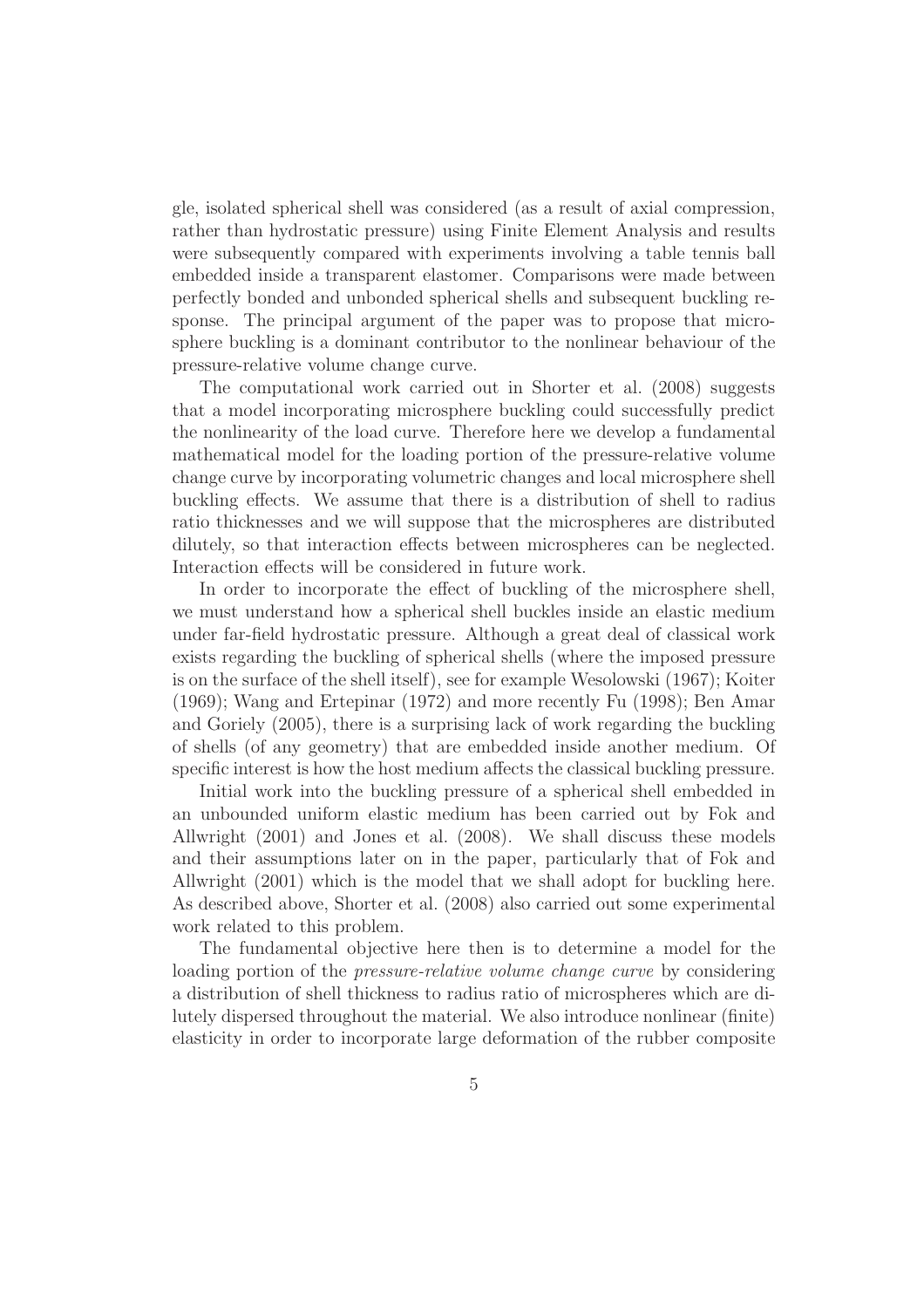in the post-buckling regime. The theory provides a modelling tool to assess certain likelihood scenarios. In particular we are able to assess the sensitivity of effective properties to changes in specific parameters, e.g. distribution of microspheres, nonlinearity and constitutive behaviour of the constituent materials that make up the composite and the gas law inside microspheres.

## 2. Preliminaries and background

We consider a composite material with two constituents (or *phases* as we shall term them here) known as the matrix and inclusion phase. The matrix phase is a (possibly compressible) homogeneous rubber material and the inclusion phase consists of a distribution of thin spherical shells (possibly filled with some gas) of initial radius  $A$  and shell thickness  $H$ . We allow for the possibility of a distribution of microsphere shell thickness to radius ratios  $X = H/A$ . This distribution is governed by a probability distribution function  $F(X)$ . The volume fraction of the inclusion phase is denoted by  $\Phi$ . We are specifically interested in the problem where the material is subjected to an external hydrostatic pressure  $\hat{p}$ . We shall state all pressures relative to atmospheric pressure  $p_{ATM}$  so that upon defining  $p = \hat{p} - p_{ATM}$ ,  $p = 0$ corresponds physically to atmospheric pressure. Similarly, we assume that the gas inside the microspheres is also initially at atmospheric pressure so that denoting  $\hat{p}_{\text{IN}}$  as the internal hydrostatic pressure we can initially set  $p_{\text{IN}} = \hat{p}_{\text{IN}} - p_{\text{ATM}} = 0$ . Henceforth all pressures are thus defined relative to atmospheric pressure.

Consider for the moment a single microsphere embedded in an unbounded matrix material so that we assume that the pressure is applied in the 'farfield'. At a critical far-field pressure  $p_c$ , this shell will buckle and the microsphere will lose its compressive rigidity for  $p > p_c$ . Since we assume that we have a distribution of microspheres, each with a different  $X = H/A$ , the microspheres will buckle successively as the external pressure is continuously increased. We illustrate this in Fig. 3. The prediction of the pressure-volume relation, given the volume fraction  $\Phi$  of microspheres, the constitutive behaviour of the matrix phase, the elastic properties of the microsphere shell, the knowledge of gas internal to the microspheres and the overall distribution of  $X$ , is clearly a non-trivial problem. The effects of interaction on buckling have thus far not been studied and therefore here we consider the case where buckling of a microsphere depends only on the far-field hydrostatic pressure p and not on the influence of other microspheres. We anticipate therefore that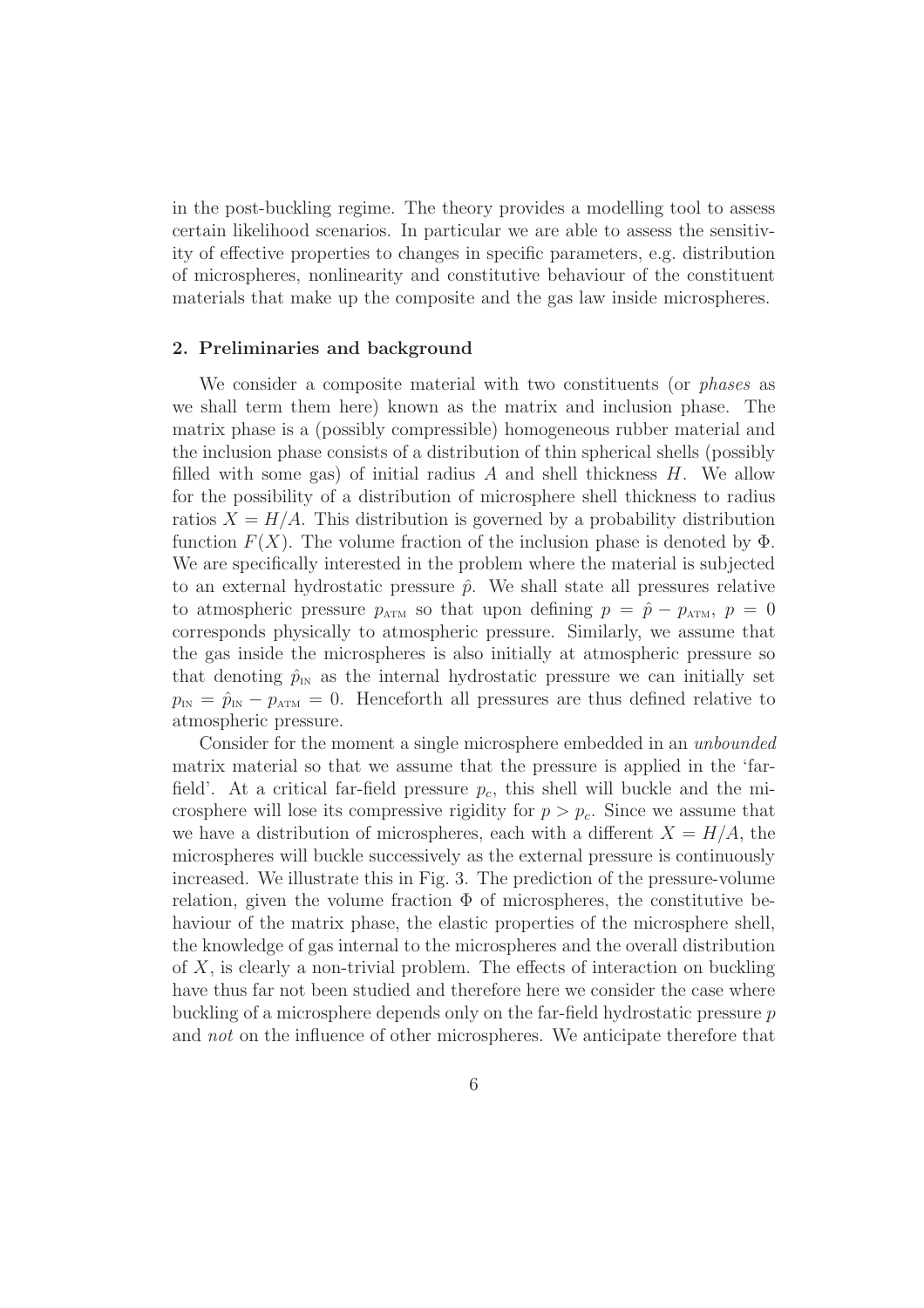

Figure 3: A cube of the microsphere composite material (no scale is implied) is subjected to hydrostatic pressure  $p$  in the far field with inset figure indicating that the microspheres are spherical pre-buckling. This spherical symmetry is retained until the onset of buckling, after which the shells deform significantly, losing their rigidity in this state, as indicated in the figure inset. We do not indicate the precise structure of the shell post-buckling: this requires detailed post-buckling analysis.

this model is valid for a dilute dispersion of microspheres. We note however, that in many homogenization theories, it is often surprising how accurate dilute dispersion theories are even in the non-dilute regime (Parnell et al., 2010). Later work will consider interaction effects in more detail.

We shall consider each microsphere to have a fixed initial radius A and let the shell thickness H vary, so that  $X = H/A$  is governed by a probability distribution function  $F(X)$ . Alternatively we could consider H fixed and vary A but it transpires that the analysis of the former is more straightforward. (Note that for a single microsphere inclusion the scale invariance means that varying  $A$  or  $H$  for any fixed  $X$  must yield the same result.) In some cases we need to refer to the middle surface of the shell whose radius we denote by  $\hat{A} = A - H/2$ , and the shell thickness to middle radius ratio as  $\hat{X} = H/\hat{A}$ . Also the probability distribution function can therefore be given in terms of  $\hat{X}$ , i.e.  $F(\hat{X})$ . With reference to Fig. 4 we define a (fictitious) radius  $S > A$  by the condition  $\Phi = (A/S)^3$  where  $\Phi$  is the prescribed volume fraction of microspheres. We then consider how the material deforms, and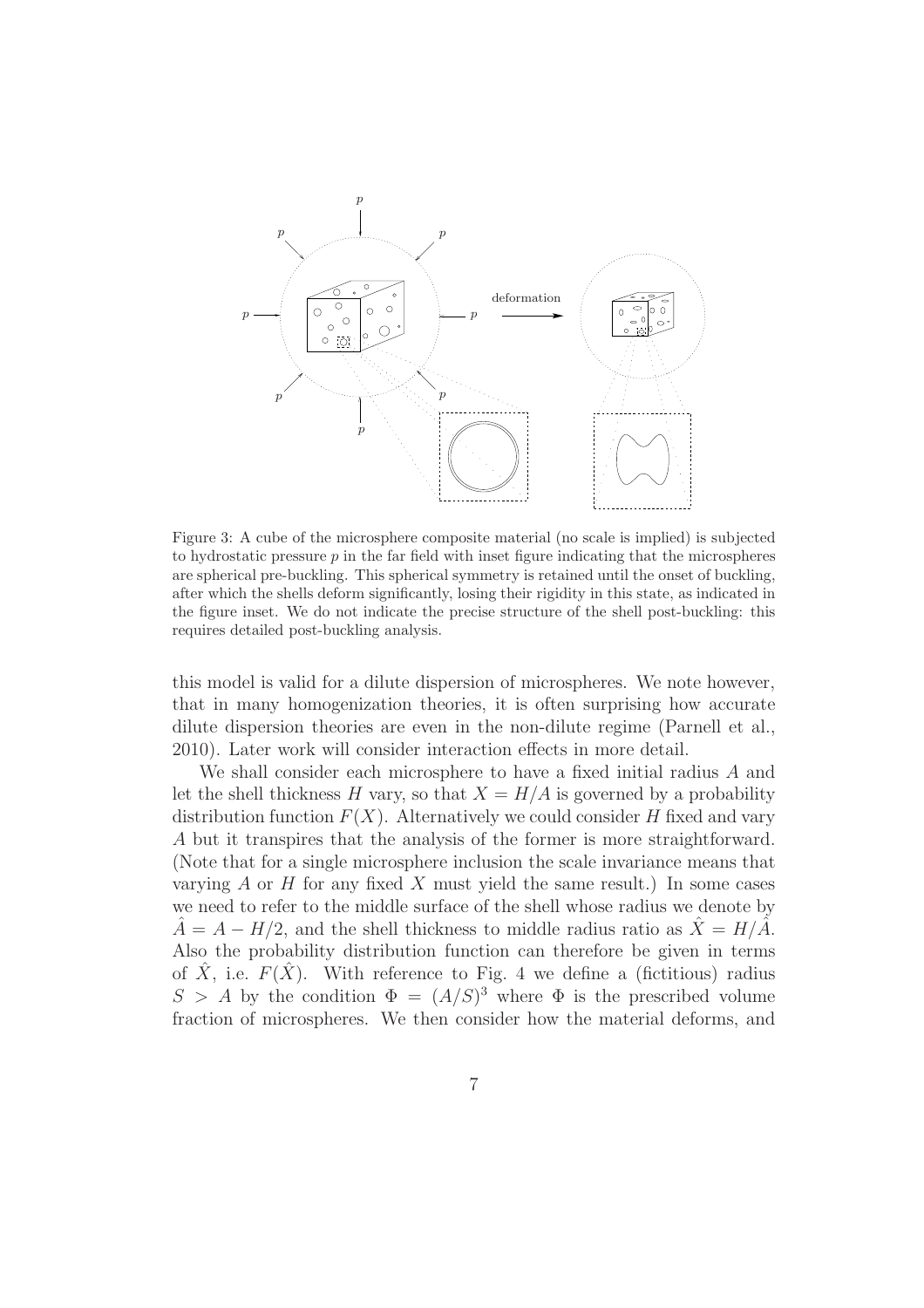

Figure 4: A single 'composite sphere' loaded by the hydrostatic far-field pressure p.

how the microsphere buckles, given some hydrostatic pressure  $p$  in the farfield with this region inside  $S$  (containing the microsphere and which we will term the composite sphere (CS)) embedded in a purely matrix material. The prescription of the radius S allows us to consider the volume change of the matrix region under compression.

We denote by  $\kappa, \mu, E, \nu$  the bulk, shear and Young's moduli and Poisson's ratio respectively from linear elasticity and we note the relations  $\nu = (3\kappa 2\mu$ /(2(3 $\kappa + \mu$ )) and  $E = 9\kappa\mu/(3\kappa + \mu)$  since later we usually specify  $\mu$  and  $\kappa$ . We will make use of the subscripts s and m when we wish to refer to the shell and to the matrix medium, respectively.

Before the microsphere shell buckles (which we shall term the pre-buckling stage) we consider the elastic behaviour of both the matrix and microsphere shell to be linear. As will be shown, this is reasonable since the shell stiffness is significantly higher than that of the matrix phase and therefore induced strains in both media will be small (see also section 7 in Jones et al. (2008) for more details). After the microsphere shell buckles (which we term the postbuckling stage) we make the assumption that the shell will lose almost all of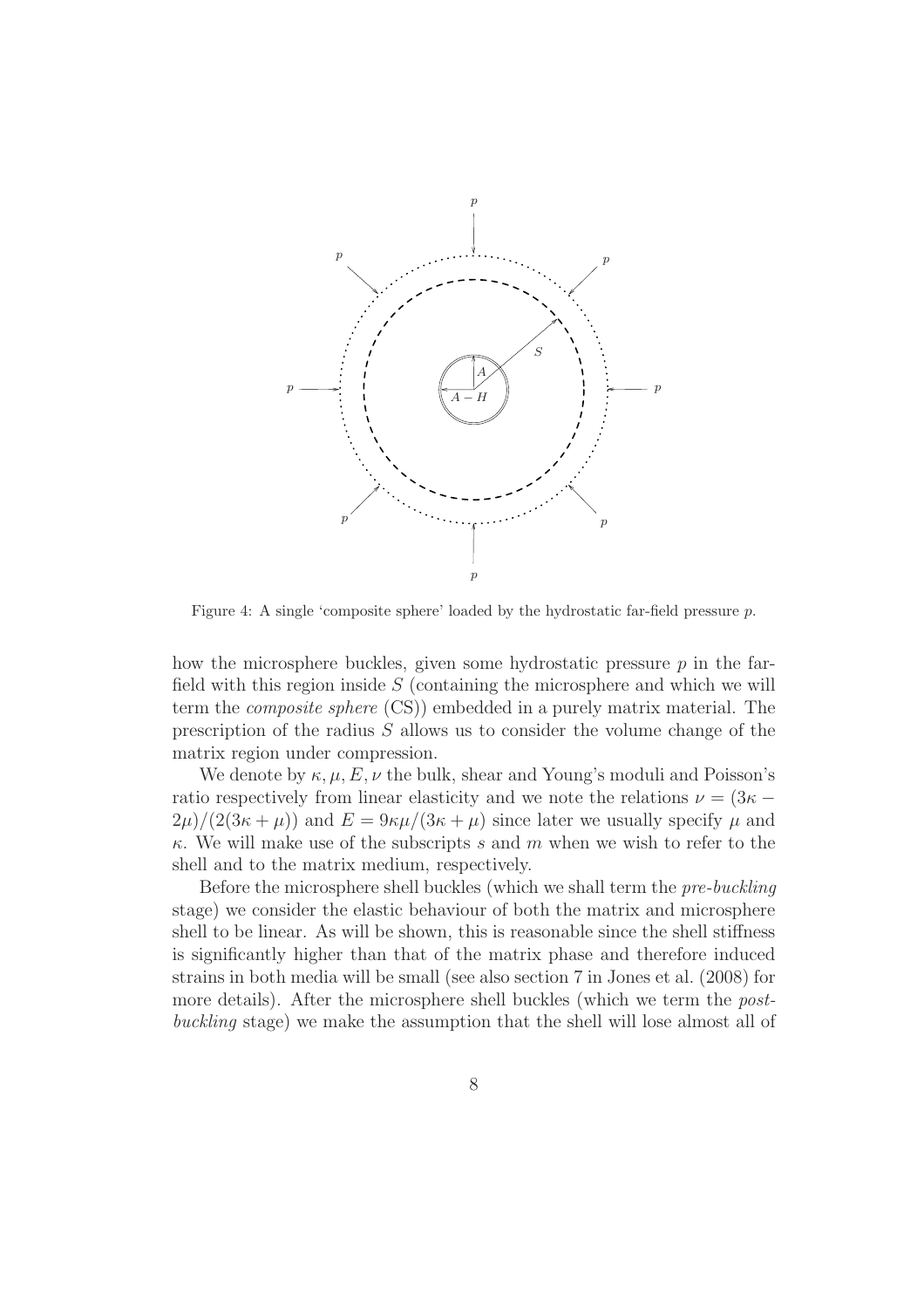its rigidity and therefore that the post-buckled microsphere can be replaced by a cavity (whilst still ensuring continuity of displacement and traction between the matrix and fluid as we shall show later). In this post-buckling regime we incorporate nonlinear elastic behaviour by permitting large strains and also nonlinear constitutive behaviour.

In order to justify the linear pre-buckling and nonlinear post-buckling assumptions, respectively, we consider the following example. We are here interested in understanding how the stiffness of the shell can make the material more rigid as compared with the case when the shell is absent. To this end we can consider for example the case of a thin glassy shell (see Baird et al. (1999)), with surrounding polymeric elastomer composed of a polyurethane material. The matrix Young's modulus can be taken as  $E_m = 3.6$  MPa and Poisson ratio is typically close to 0.5 (Diaconu and Dorohoia, 2005). In terms of bulk and shear moduli, we choose the parameter set

$$
\mu_s = 1.26 \text{ GPa}, \qquad \kappa_s = 2.1 \text{ GPa},
$$
  
\n
$$
\mu_m = 1.2 \text{ MPa}, \qquad \kappa_m = 4 \text{ GPa}. \qquad (1)
$$

Note that with this choice,  $\nu_m = 0.49985$  i.e. the matrix is considered essentially incompressible. Next, let us take a microsphere with shell to radius ratio  $X = 0.01$  and for an imposed scaled far-field pressure  $p/\mu_m$ , we evaluate the scaled displacement (with notation reported in section 3.1)  $u_r^m(A)/A$ at  $r = A$  (the radius at which the displacement is maximum). In Fig. 5 we plot this maximum displacement as a function of the imposed pressure when the shell is and is not present (left and right on the figure, respectively) and in both cases we note that this is predicted by linear elasticity theory. The dashed line denotes the critical pressure for this shell to radius ratio, predicted by the Fok-Allwright buckling criterion (8) (Fok and Allwright, 2001). When the shell is included, values of  $u(A)^m_r/A$  remain small for applied pressures below this critical value (see the left side of Fig. 5). On the contrary, in the absence of the shell, when reasonable values of the pressure are applied, the linear theory is no longer appropriate due to the large values of the scaled displacements  $u_r^m(A)/A$  in this case (see the right side of Fig. 5). We conclude that in this latter regime we must therefore incorporate full nonlinearity in order to permit finite deformations.

Although we are concerned with matrix materials that ostensibly behave incompressibly (typically  $\mu_m/\kappa_m$  is small, in particular of the order of 10<sup>-4</sup>, see Ogden (1976)), in section 4.2 we also calculate the volume change postbuckling for a nearly-incompressible theory. As will be shown, it is difficult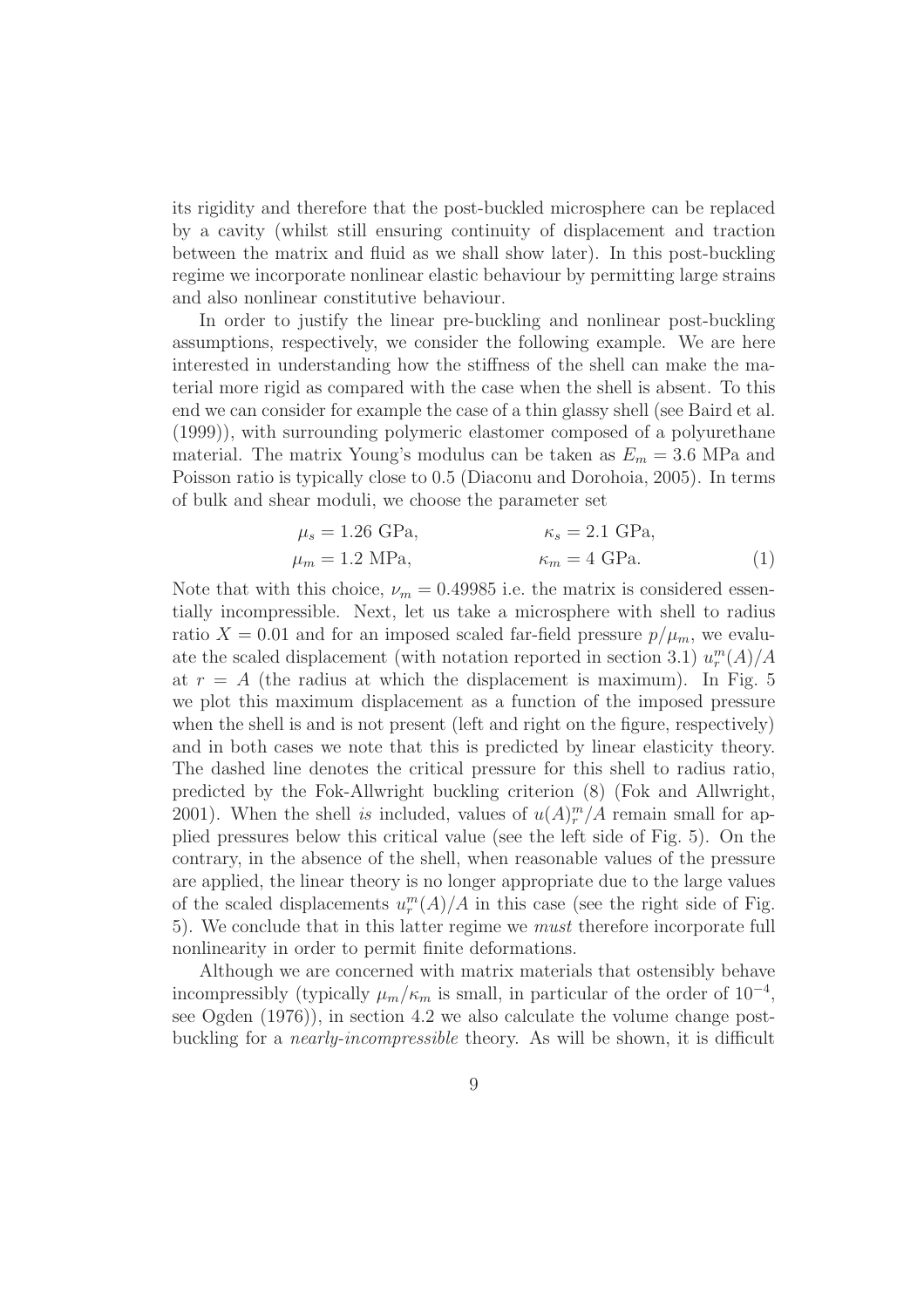

Figure 5: Plot of the the scaled radial displacement  $u(A)^m_{r}/A$  determined using linear elasticity when the shell is (left) and is not (right) included in the model. Associated values of X used are  $X = 0.01$  and  $X = 0$  respectively. The dashed line is the critical pressure predicted by (8).

to distinguish the difference between results for the slightly-compressible and incompresssible cases, as should be expected.

### 3. Pre-buckling behaviour and the buckling model

In the pre-buckling stage, we consider both shell and matrix phase to be compressible linear elastic materials (noting that the matrix is almost incompressible) which are perfectly bonded, and we assume that gas resides inside the microsphere providing a constant internal pressure  $p_{\text{in}}$ . We wish to determine the total volume change (relative to the initial volume) of the material and in order to do this we determine the volume change in the composite sphere  $\left( \right)$  when the pressure p is imposed at infinity.

## 3.1. Linear elasticity

Under the assumption of linear isotropic elasticity, the governing equations of the corresponding static boundary value problem with no body forces are given as follows

$$
\sigma_{ij,i} = 0,\tag{2}
$$

$$
\epsilon_{ij} = \frac{1}{2} \left( u_{i,j} + u_{j,i} \right),\tag{3}
$$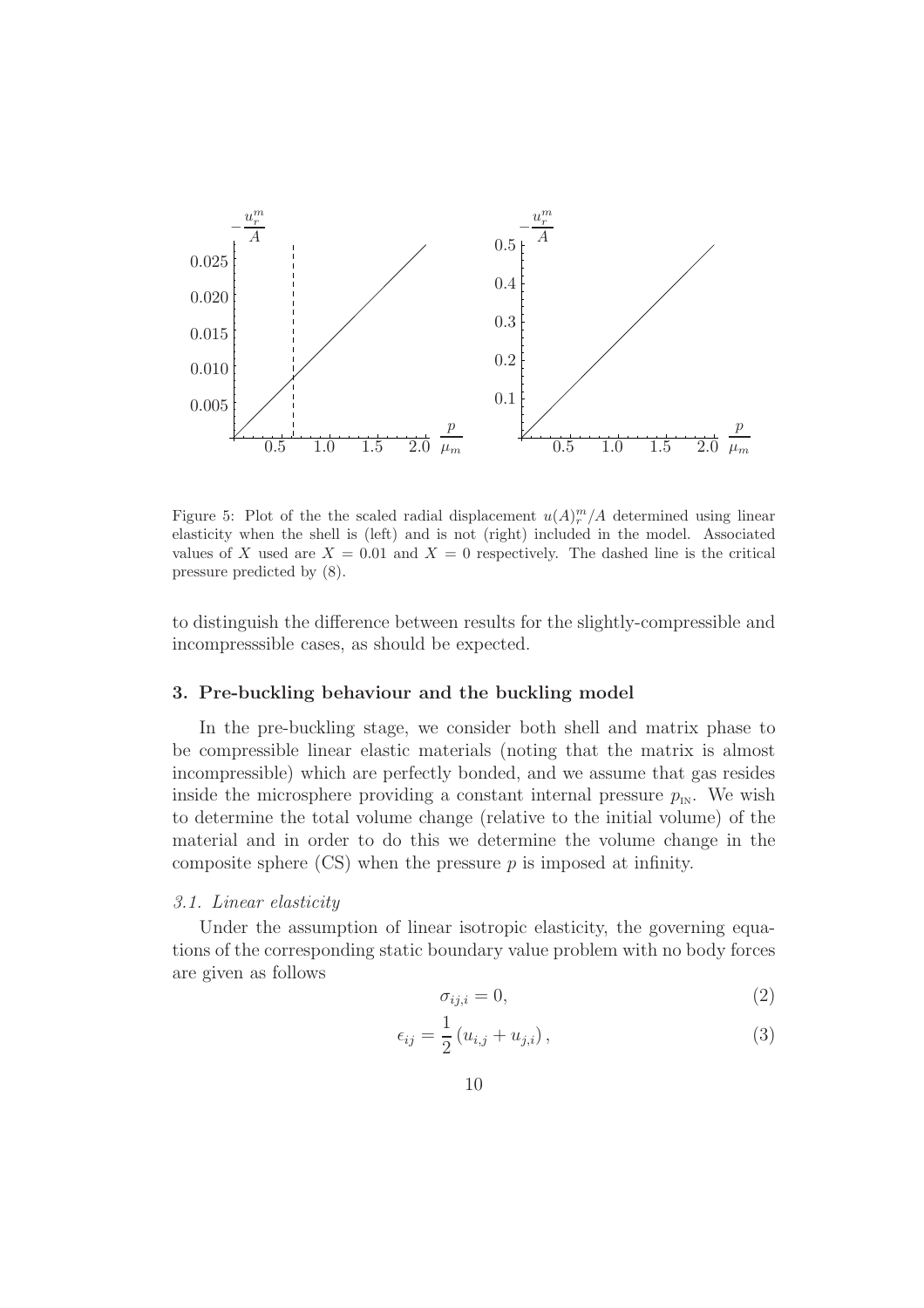$$
\sigma_{ij} = \lambda \epsilon_{kk} \delta_{ij} + 2\mu \epsilon_{ij},\tag{4}
$$

where  $\sigma_{ij}, \epsilon_{ij}$ , and  $u_i$  are the components of the stress and strain tensors, and the displacements, respectively and we have introduced the Kronecker delta tensor  $\delta_{ij}$ . The matrix material is homogeneous with Lamé constants  $\lambda, \mu$  where  $\lambda = \kappa - 2\mu/3$ . Since the problem is linearly elastic, geometry is spherically symmetric and a purely radial stress is applied, then spherical symmetry is preserved  $(u_r = u_r(r), u_\theta = u_\phi = 0)$ . Hence, equation (2) reduces to a single second order ordinary differential equation which is independent of the Lamé moduli. The general solution for the displacement in the shell and medium region is therefore of the form

$$
u_r^i(r) = A_i r + \frac{B_i}{r^2},\tag{5}
$$

where  $i = s, m$  refers to the shell and matrix respectively, and  $A_i, B_i$  are constants that are fully determined by imposing continuity of displacement and radial stress on  $r = A$  and the following loading boundary conditions

$$
\sigma_{rr}^s(A - H) = -p_{\text{IN}}, \quad \sigma_{rr}^m(r) \Big|_{r \to \infty} = -p. \tag{6}
$$

## 3.2. Pre-buckling: relative volume change for each CS

Let us consider a single CS of initial radius  $S$  and volume  $V$  containing a microsphere of undeformed radius A and  $X = H/A$ . When we increase the far-field pressure  $p(0 < p < p_c)$ , this volume  $V = (4/3)\pi S^3$  reduces to  $v = (4/3)\pi s^3$ , where  $s = S + u_r^m(S)$  denotes the deformed radius of the CS, referring to (5). The relative volume change, say  $\delta v$ , occurring in the pre-buckling stage is therefore given by

$$
\delta v = \frac{V - v}{V} = 1 - \left(\frac{s}{S}\right)^3. \tag{7}
$$

Note that we have assumed the inner pressure inside the microsphere to remain constant under loading. This appears to be reasonable since volume changes will be small, but will not remain valid in the post-buckling regime as we shall consider in section 4.

#### 3.3. Microsphere buckling

In this section we discuss the buckling of a spherical shell inside an unbounded elastic matrix medium, loaded by a far-field hydrostatic pressure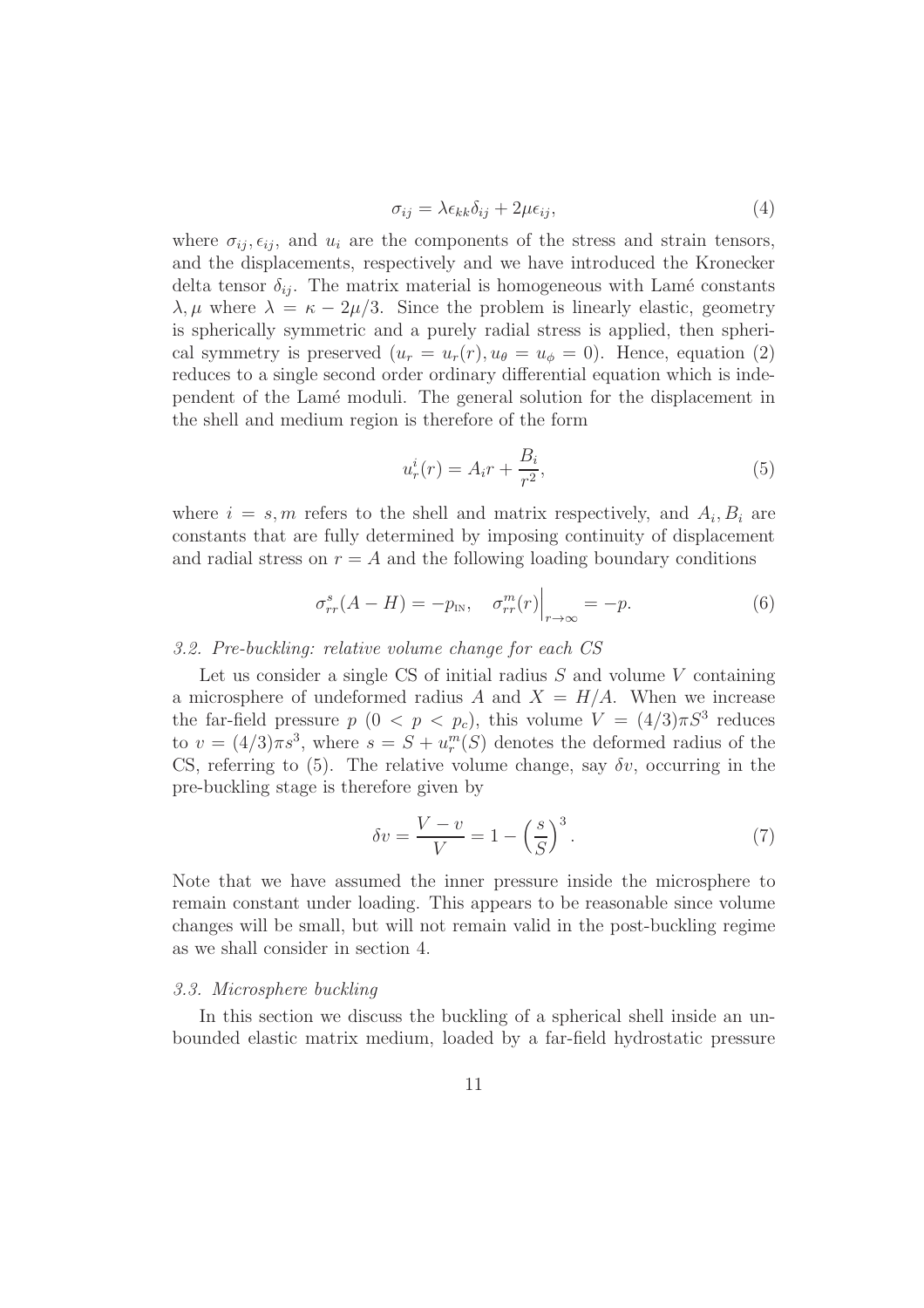p. We employ a buckling model introduced by Fok and Allwright (2001). Given a distribution of sizes of microspheres inside the material, our aim is to determine which of them, for a given imposed pressure  $p$ , have buckled and which remain unbuckled.

In Fok and Allwright (2001) a criterion was derived for the buckling of a spherical shell embedded in an elastic material and loaded by a far-field hydrostatic pressure under the main assumptions that deformations are axisymmetric and the shell is inextensible. They also neglected the inner gas pressure, so in our model we must set  $p_{\text{in}} = 0$  in the pre-buckling phase. This latter simplification is, in fact, not too severe as the displacement is affected very little by internal pressure pre-buckling. The assumption of axisymmetric buckling is not a restriction; Wesolowski (1967) showed that the critical mode number for buckling is the same whether the eigenmode is symmetric or not. Also, for glassy shells in the present model, it is easy to show that the assumption of inextensibility is consistent with the estimates found for the radial and shear stresses.

Fok and Allwright (2001) obtained a formula for the critical pressure  $p(X, n)$  in the form

$$
\frac{p(\hat{X}, n)}{E_s} = \frac{2}{3} \frac{1 + \nu_m}{1 - \nu_m} \left( 1 + \frac{1 - \nu_s}{1 + \nu_m} \frac{E_m}{E_s} \frac{1}{\hat{X}} \right) \left( p_1(n) \hat{X}^3 + p_2(n) \hat{X} + p_3(n) \right) \tag{8}
$$

where  $\hat{X} = H/\hat{A}$  and n are the shell thickness to middle radius ratio of the microsphere and the mode number respectively. Note that in the Fok-Allwright approach, *n* is a natural number greater than 1; dilatational  $(n=0)$ and rigid-body (n=1) modes are not considered. The functions  $p_1, p_2$  and  $p_3$ are given by

$$
p_1 = \left[ n(n+1) - (1 - \nu_s) \right] / 12(1 - \nu_s^2), \quad p_2 = 2 / \left[ (n-1)(n+2)(1 + \nu_s) \right]
$$
  
\n
$$
p_3 = E_m / E_s \frac{(2n^3 - n^2 + 3n + 2) - \nu_m (2n^3 - 3n^2 + 5n + 2)}{(n-1)^2 (n+2) (3n + 2 - 2\nu_m (2n + 1)) (1 + \nu_m)}.
$$
\n(9)

The standard approach would be to specify the shell ratio  $\hat{X}$  and material constants  $\nu_s$ ,  $\nu_m$ ,  $E_s$ ,  $E_m$  and substitute these into (8) to give the critical buckling pressure found by minimizing with respect to  $n$  (and thus this also gives the corresponding buckling mode  $n$ ). Here, however we need to approach the problem slightly differently since we have a distribution of microsphere sizes and we wish to know what the state of that distribution of microspheres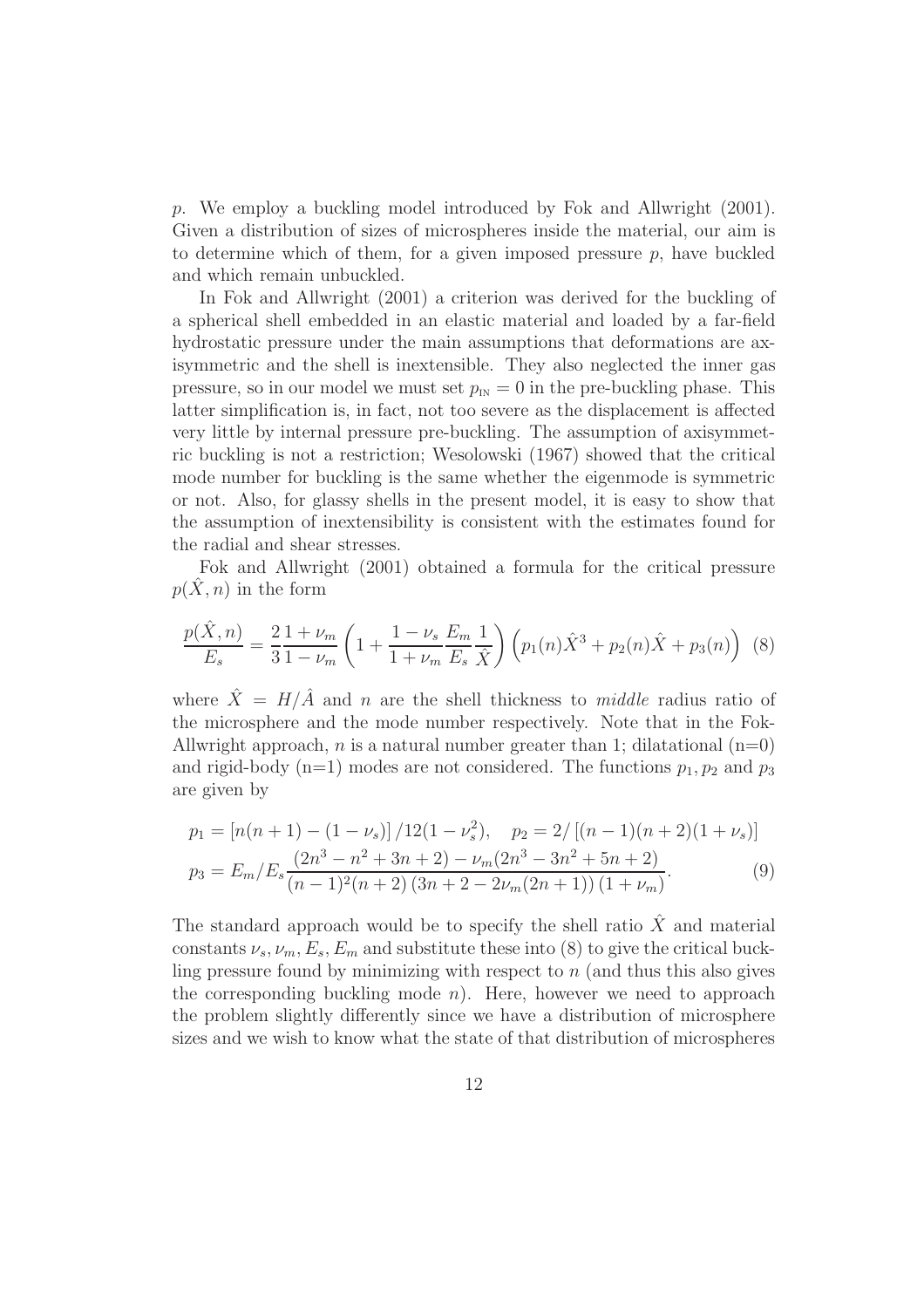

Figure 6: Plot of the critical hydrostatic pressure  $p_c/\mu_m$  as a function of the critical ratio  $\hat{X}_c$  predicted by the Fok and Allwright (2001) model, obtained for  $n \in [13, 1000]$ , when we use the material constants specified in (1) and we assume  $p_{\text{in}} = 0$ .

(buckled/unbuckled) is at a given pressure. It will prove convenient, therefore, to treat n as a parameter as we now explain. Assuming  $\hat{X}$  is for now unspecified, by a continuity argument, assuming that  $n > 1$  is a given real number we determine the minimum by insisting that  $\partial p(\hat{X}, n)/\partial n = 0$  and solve for  $\hat{X}$ . From trivial algebraic considerations it is straightforward to show the existence of a minimum for  $p(X, n)$  via

$$
p_1'(n)\hat{X}^3 + p_2'(n)\hat{X} + p_3'(n) = 0
$$
\n(10)

where prime denotes differentiation with respect to argument. The real positive root  $\hat{X}$  in (10) depends on the mode number n, which we denote by  $\hat{X}_c(n)$  where the subscript c refers to critical. Thus, we specify  $n \in (1,\infty)$ , determine the corresponding  $\hat{X}_c$  from (10), and then the corresponding  $p_c = p(\hat{X}_c, n)$  from (8). In this manner we therefore know that shells in the range  $\hat{X} \leq \hat{X}_c$  are buckled whereas those for  $\hat{X} > \hat{X}_c$  remain unbuckled.

In Fig. 6 we plot the predictions given by the Fok and Allwright (2001) model for the critical pressure  $p_c$  as a function of critical size  $\hat{X}_c$ , letting the buckling mode parameter *n* lie in the range [13, 1000], assuming  $p_{\text{in}} = 0$  and given the material constants in (1). This range of buckling modes gives rise to realistic pressures; choosing a lower n corresponds to a higher pressure.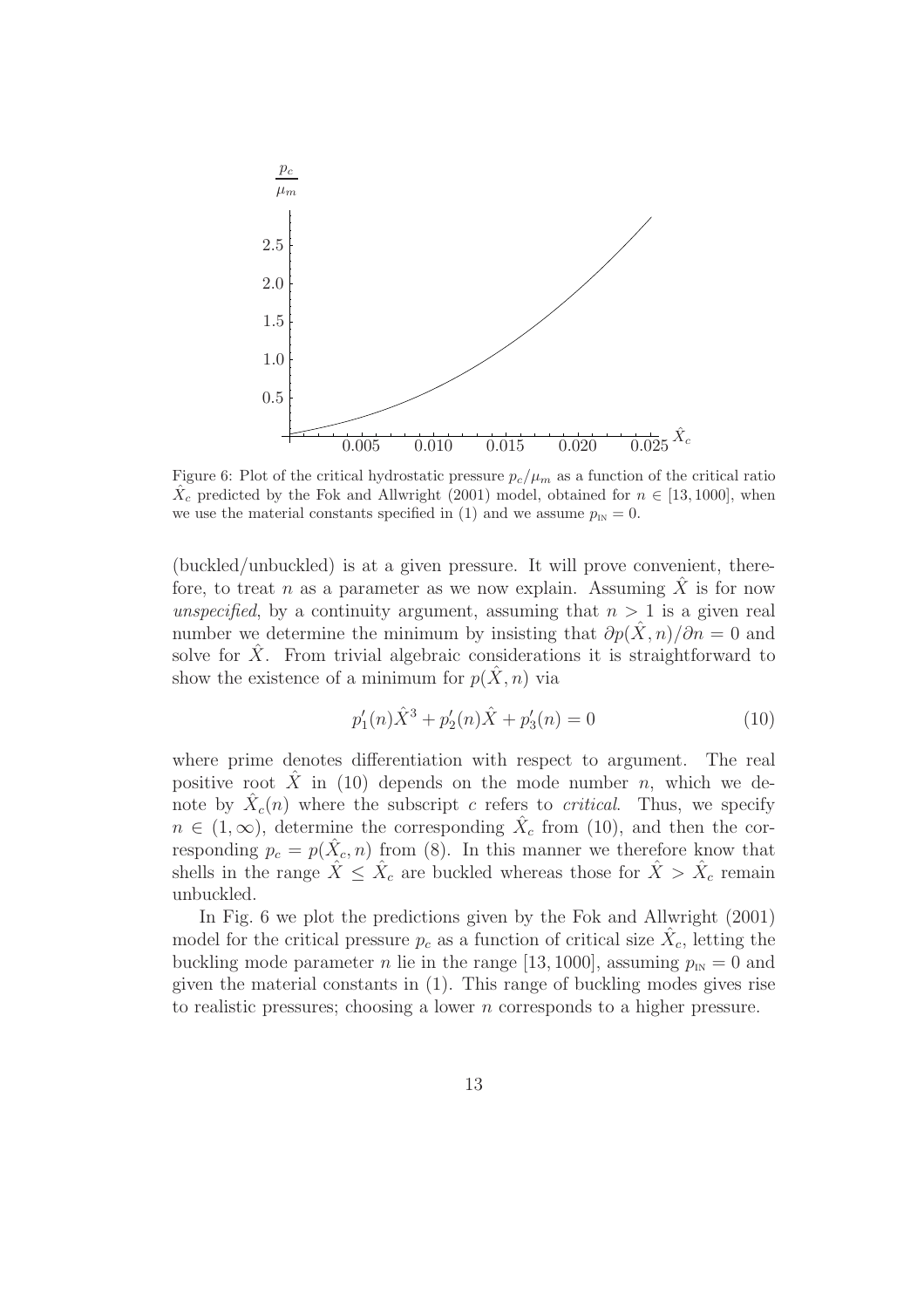### 4. Post-buckling behaviour: nonlinear elastic response

As we have emphasized before, as we increase the hydrostatic load  $p$  gradually, an increasing number of shells will transition to a buckled state. When the shell buckles, there will be some complex modification to the structure of the shell and the local matrix medium. Buckling of the shell will result in a local loss of rigidity and (initially at least) a macroscopic increase in compressibility. Modelling the exact modification to the numerous shell structures is a formidable task and hence from a modelling viewpoint, in order to model the post-buckling behaviour we shall make the following simplification. For pressures  $p > p_c$ , for a CS region, we assume that the spherical shell region is replaced by a spherical cavity, which at the pressure  $p_c$ , has the same radius as the microsphere at its buckling pressure. The postbuckling stage of behaviour will be analyzed under the nonlinear deformation assumption, because the loss of rigidity of the microsphere will permit finite deformations if appreciable pressure  $p/\mu_m$  is applied (note again Fig. 5). We wish to understand how an additional increase in pressure in the CS region, past the buckling pressure  $p_c$ , decreases the volume of the CS further and subsequently we shall derive this influence on the macroscopic volume of the composite material.

From the pre-buckling analysis we can determine exactly the predictions of the deformed radii  $s_c$  and  $a_c$  of the CS (with corresponding initial radii S and A respectively) where the subscript c indicates the critical value at the buckling pressure  $p_c$ . We can therefore begin our nonlinear analysis from those values, further increasing the load pressure until we reach the chosen load p. This two stage linear-nonlinear approach is however not particularly appealing; in fact we are able to consider the volume change in the post-buckling regime by considering an alternative (nonlinear) problem from the outset (i.e. increasing the far-field pressure from zero) that is statically equivalent to the linear problem in the pre-buckling regime as we shall now show.

With reference to Fig. 7, consider a full nonlinear elasticity formulation of the deformation associated with an unstressed medium within which resides a *cavity* with the same radius  $\tilde{A}$  as the initially undeformed microsphere. We consider the deformation of the spherical cavity due to a far-field pressure with an additional internal 'shell pressure' denoted by  $p_{\text{in}}^s$  which mimics the residual presence of the shell. We choose this pressure by referring to the (linear) pre-buckling analysis, considering this to be the maximum pressure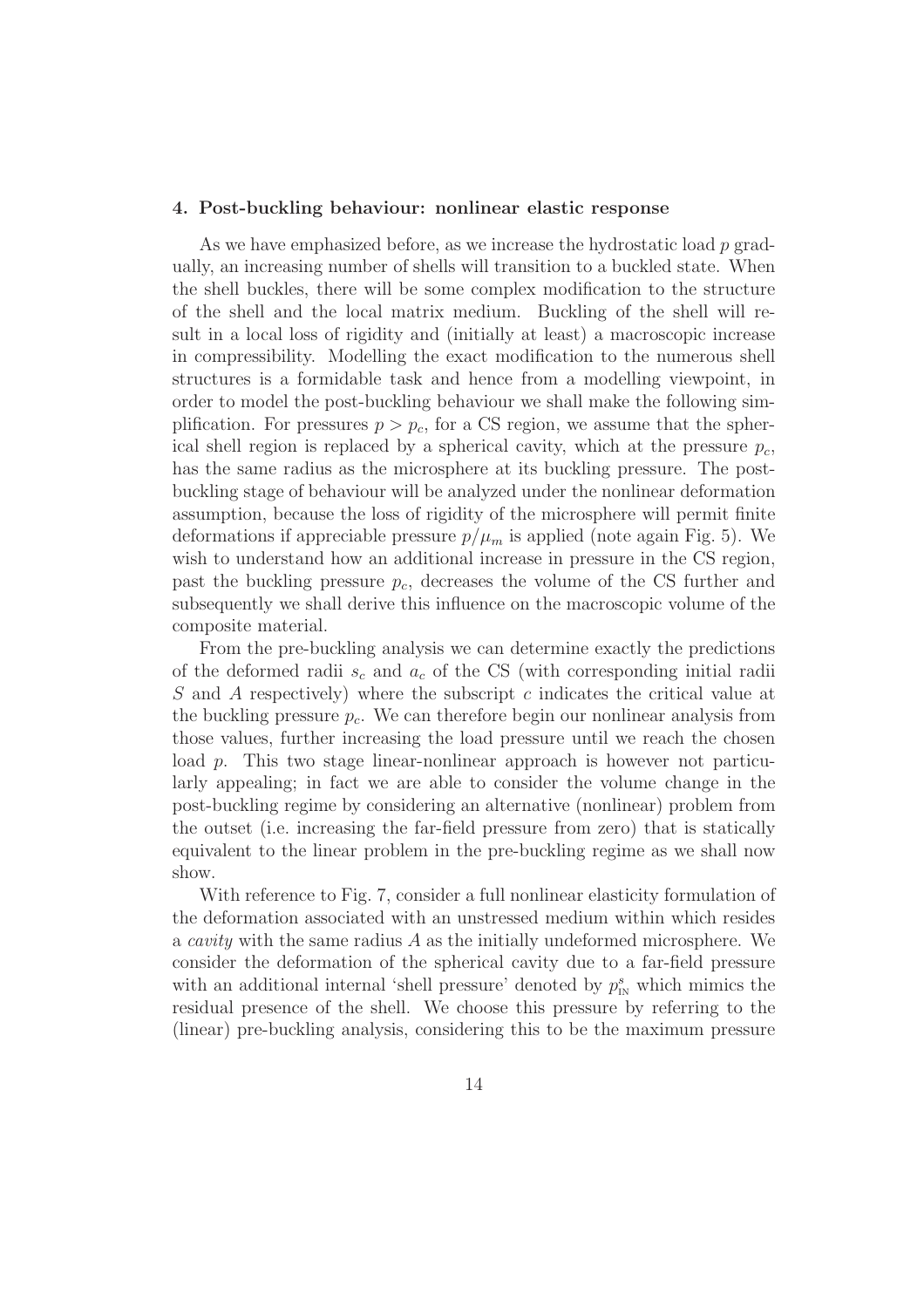

Figure 7: To determine the nonlinear deformation post-buckling we use a problem that is statically equivalent to the true problem which is drawn schematically here. Above is the linear-nonlinear process of deformation and below the fully nonlinear process. The presence of the shell is represented by the internal pressure  $p_{\text{IN}}^s$  in the latter, which ensures the correct radius when  $p = p_c$ .

that the shell exerts on the matrix pre-buckling, i.e.

$$
p_{\text{IN}}^s = -\sigma_{rr}^m(A)
$$
, at  $p = p_c$ , (11)

such that at the critical pressure we recover to a good approximation the linear elastic solution, i.e. to obtain agreement for  $a_c$  and  $s_c$ . This therefore gives the correct starting point for volume change calculations for  $p > p_c$ .

We shall consider several assumptions for the nonlinear elastic matrix, and we make use of a *bar* on quantities in the post-buckling regime, in particular the undeformed radii A, S and the initial volume V are now denoted by  $\bar{a}$ ,  $\bar{s}$ , and  $\bar{v}$  respectively.

We must now determine the deformation of the cavity subject to the imposed external pressure. Since this is spherically symmetric we assume that the deformation is purely radial and we therefore write this radial deformation in spherical polar coordinates as

$$
r = r(R), \qquad \theta = \Theta, \qquad \phi = \Phi,
$$
 (12)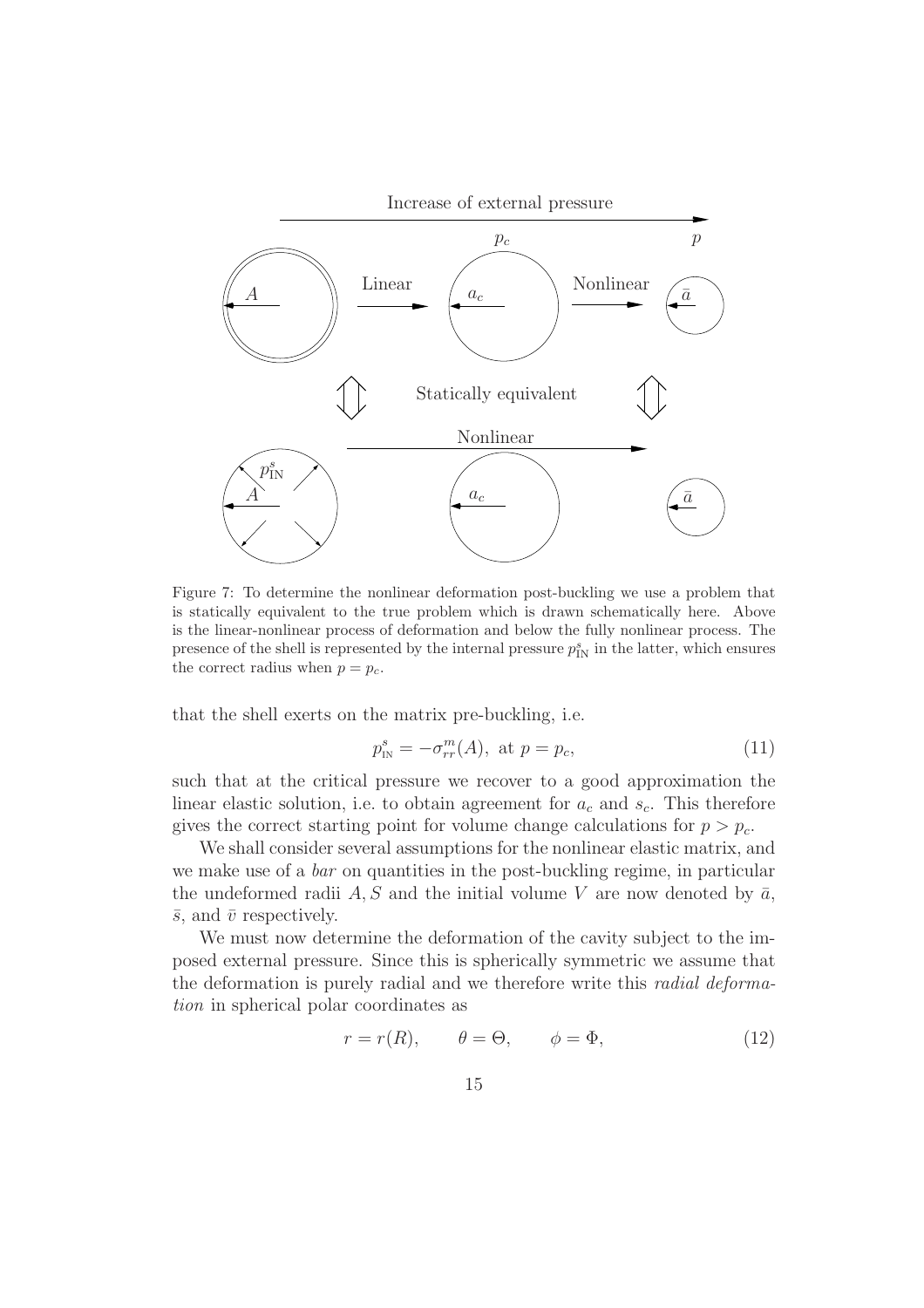where  $(R, \Theta, \Phi)$  are the polar coordinates in the reference configuration and  $(r, \theta, \phi)$  are the polar coordinates in the current configuration, respectively, with  $dr/dR > 0$ . From the result of Ericksen (Ericksen, 1955) this deformation is not a controllable deformation that is possible in every compressible homogeneous and isotropic hyperelastic material. Therefore this *inhomo*geneous deformation for compressible materials has to be discussed in the context of special materials. For example for a special Blatz-Ko material an analytical solution has been found in a parametric way (Chung et al., 1986; Horgan, 1989, 1995). Six other classes of compressible materials have received much attention in the literature where the solution can also be found analytically (Carroll, 1988, 1991a,b; Murphy, 1992). For an overview of such results see Horgan (2001).

In the incompressible case, thanks to the constraint of incompressibility, the radial deformation (12) can be treated in a much more straightforward manner and indeed is a universal solution (we refer to section 57 of Truesdell and Noll (1992) for more details). This deformation satisfies the balance equations with zero body force, its equilibrium is supported by suitable surface tractions alone, and is the same for all materials (in the class of constrained materials). The choice of strain energy function therefore merely dictates the stress field induced by the deformation.

The special compressible solutions for radial deformation referred to above are not well suited to describe the constitutive response of a rubber-like material and therefore we choose not to use these here. Our analysis is therefore concerned firstly with purely incompressible materials before we move on to describe nearly-incompressible materials in the context of an asymptotic theory with a small parameter  $\mu/\kappa \ll 1$ . In the latter case we use a constitutive model proposed in the literature by Horgan and Murphy (2009) which was based on experimental behaviour (see for example Penn (1970)).

For ease of exposition we have placed details of the theory of nonlinear elasticity associated with the subsections to follow in Appendix A.

## 4.1. Post-buckling with incompressibility

The polar components of the deformation gradient associated with (12) are given by

$$
\boldsymbol{F} = \text{diag}(\mathrm{d}r/\mathrm{d}R, r/R, r/R) \tag{13}
$$

and for an incompressible material the constraint of incompressibility det  $\boldsymbol{F} =$ 1 states that

$$
r(R) = (R^3 + \alpha)^{1/3},
$$
\n(14)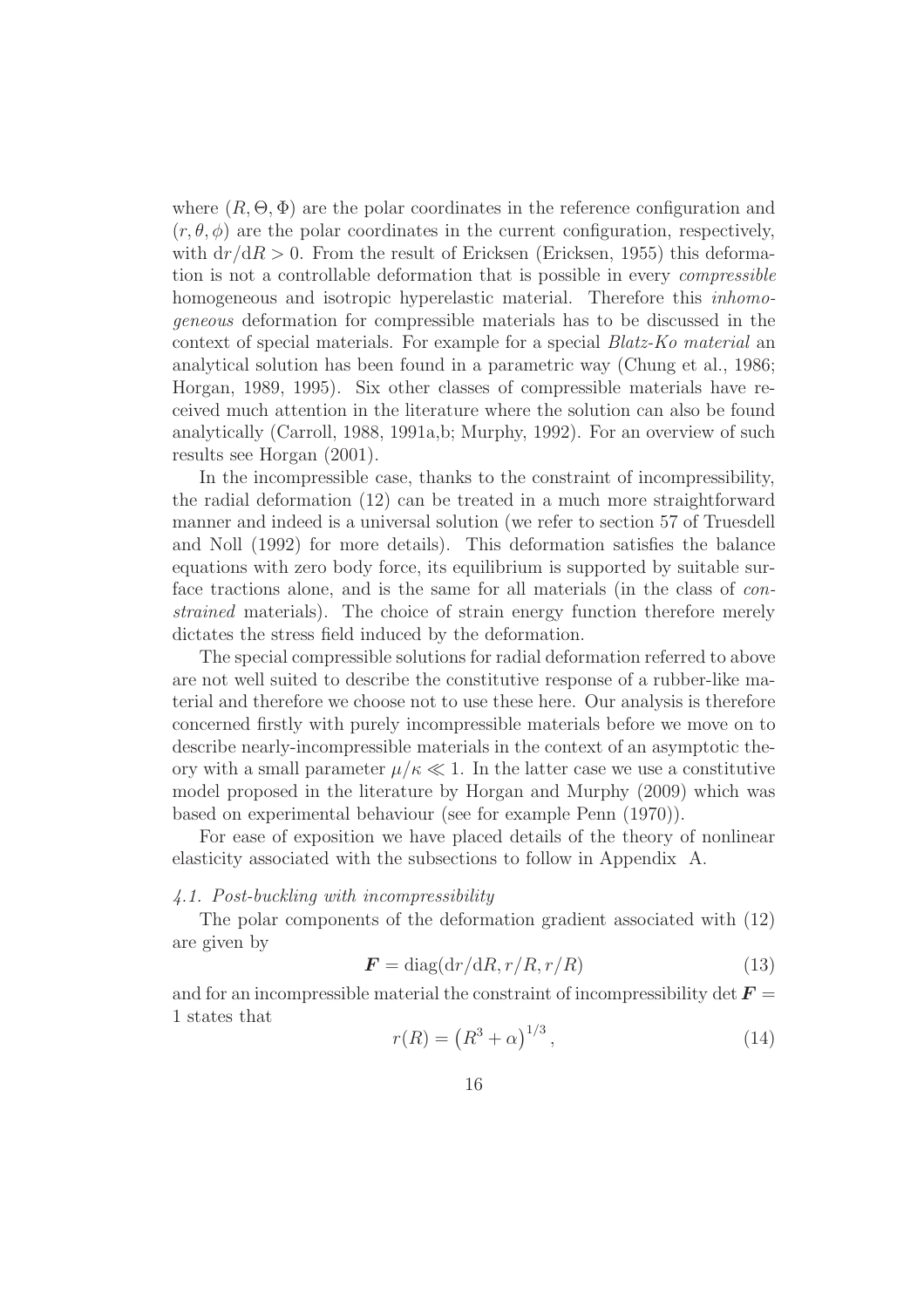where  $\alpha = \bar{a}^3 - A^3$ . The equilibrium equations in the absence of body forces are div $T = 0$  where T is the Cauchy stress tensor. In the radially symmetric case these reduce to the single ordinary differential equation

$$
\frac{\mathrm{d}T_{rr}}{\mathrm{d}r} + \frac{2}{r}\left(T_{rr} - T_{\theta\theta}\right) = 0\tag{15}
$$

where  $T$  is derived from a *strain energy function* (SEF)  $W$ , as described in Appendix A. In this subsection we shall consider two incompressible models, the neo-Hookean material with SEF  $W_{\text{NH}}$  and Mooney-Rivlin material with SEF  $W_{\text{MR}}$ , whose forms are given in Appendix A.

Up to the point of buckling note that we have assumed that the pressure inside the microsphere  $p_{\text{IN}}$  is zero since changes in volume were very small. In the post-buckling stage we require the additional pressure  $p_{\rm N}^s$  initially to maintain continuity as described in Fig. 7 but we shall also now assume that the inner pressure  $p_{\text{IN}}$  can be non-constant. This is motivated by the fact that volume changes can now be large and therefore in this post-buckling stage at some point the gas interior to the cavity can be compressed so much as to act to stiffen the material. We therefore may anticipate a Boyle's law type relation for a massless ideal gas, of the form

$$
p_{\rm IN} = p_{\rm IN}^s + p_{\rm IN}^b \tag{16}
$$

where  $p_{\rm IN}^s$  is a constant that accounts for the residual effect of the buckled shell and

$$
p_{\text{IN}}^b = p_{\text{ATM}} \left( \left( \frac{A}{\bar{a}} \right)^{3\eta} - 1 \right). \tag{17}
$$

In the latter expression the pressure and volume are related through a polytropic exponent relationship, for a diatomic gas, with exponent  $\eta = 1.4$ where  $\eta$  is the heat capacity ratio. Note that all pressures are stated relative to atmospheric pressure, which motivates the form in (17).

Given a SEF  $W$ , it is straightforward to integrate (15) and apply the traction boundary conditions

$$
T_{rr}(R)\Big|_{R\to\infty} = -p, \qquad T_{rr}(A) = -p_{\text{IN}} = -p_{\text{IN}}^s - p_{\text{IN}}^b \tag{18}
$$

in order to obtain an expression linking the deformed inner radius  $\bar{a}$  and the imposed pressure difference. For the neo-Hookean case we obtain

$$
\frac{p - p_{\text{IN}}^s - p_{\text{IN}}^b}{\mu_m} = \frac{1}{2} \left( \frac{A}{\bar{a}} \right)^4 + 2 \left( \frac{A}{\bar{a}} \right) - \frac{5}{2},\tag{19}
$$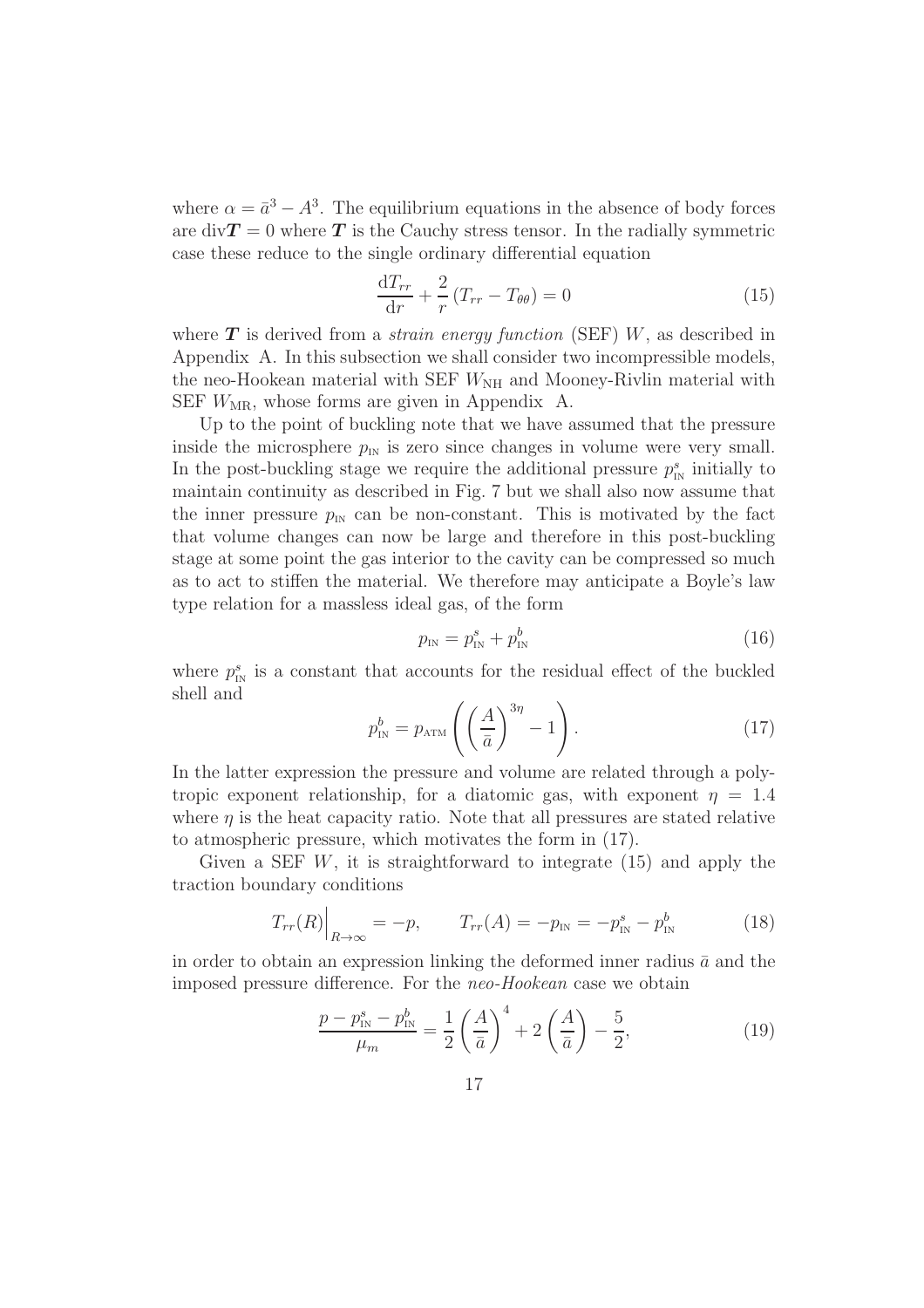whereas for the *Mooney-Rivlin* model, we find

$$
\frac{p - p_{\text{IN}}^s - p_{\text{IN}}^b}{\mu_m} = \left(\frac{1}{2} + \gamma\right) \left[\frac{1}{2} \left(\frac{A}{\bar{a}}\right)^4 + 2\left(\frac{A}{\bar{a}}\right) - \frac{5}{2}\right] + \left(\frac{1}{\bar{a}} - \gamma\right) \left[\left(\frac{A}{\bar{a}}\right)^2 - 2\left(\frac{\bar{a}}{A}\right) + 1\right]. \tag{20}
$$

Note that  $\gamma$  is a material constant with  $-1/2 \leq \gamma \leq 1/2$ , and when  $\gamma = 1/2$ in (20), we recover the neo-Hookean solution (19).

Using the expressions (19) or (20) for  $\bar{a}$ , from (14) we can then obtain the (post-buckling) deformed radius of the CS, i.e.  $\bar{s} = r(S)$ , predicted by the neo-Hookean (A.3) or Mooney-Rivlin (A.4) models, respectively.

## 4.2. Post-buckling with slight compressibility

A great deal of work has been presented in the literature regarding the constrained theory of elasticity (e.g. incompressible materials) where many solutions have been obtained in order to describe approximations to real materials. They are approximations because of course no material is in reality completely incompressible. Numerous constitutive models have been proposed in order to model the true behaviour of the material when there is a slight deviation from incompressiblity. We assume, as before, that the material is homogeneous, isotropic, and hyperelastic. The early contribution to this theory was from Spencer (1970) and an application was considered by Faulkner (1971) who considered the time dependent radial deformation of a thick walled spherical shell of almost incompressible material. More recent work has been described by Ogden (Ogden, 1976, 1978, 1997) and Horgan and Murphy (Horgan and Murphy, 2007a,b, 2009). In order to describe the linearity between pressure and volume change (assumed to hold for pressures up to 50 MPa) summarized by Penn (1970) for natural rubber, Horgan and Murphy (2009) derived several different forms of the strain energy function and we take the form  $W_{HM}$  in  $(A.7)$ .

In the case of slight compressibility, we have

$$
\epsilon = \frac{\mu_m}{\kappa_m} \ll 1. \tag{21}
$$

We then consider a regular perturbation problem, seeking asymptotic expansions in powers of  $\epsilon$  for the relevant solutions, with the results obtained in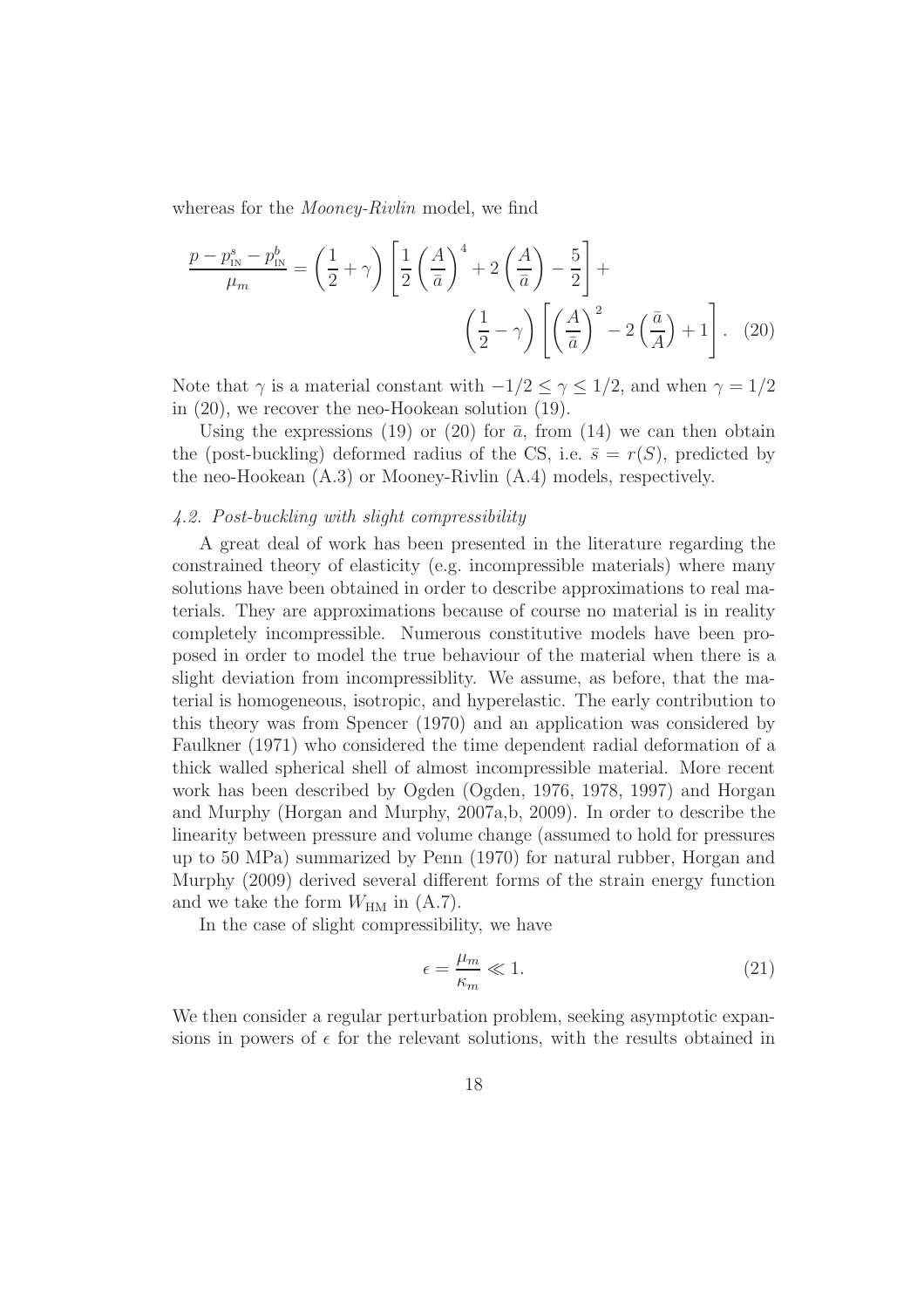section 4.1 arising as the leading order terms. Thus, we anticipate that the leading order deformation will be described by (14) and we seek corrections to this, associated with the strain energy function  $(A.7)$ . We thus derive the deformed radii  $\bar{a}$  and  $\bar{s}$  which are slightly modified according to the slight compressibility of the matrix.

We assume that we can write for the deformed radial coordinate

$$
r(R) = r_0(R) + \epsilon r_1(R) + \epsilon^2 r_2(R) + O(\epsilon^3), \qquad (22)
$$

where

$$
r_0(R) = (R^3 + \alpha)^{1/3}
$$
 (23)

is determined from the incompressible theory (equivalently  $\epsilon \to 0$ ).

Employing the asymptotic scheme, whose details we provide in Appendix A for ease of exposition, we derive the correction term  $r_1(R)$  in (22) as that given in (A.16). This allows us to derive the additional volume change due to the compressibility of the matrix medium.

## 4.3. Post-buckling: relative volume change for each CS

For  $p \geq p_c$ , let us consider an initial composite sphere of radius S containing a microsphere of initial size  $X = H/A$ . The relative volume change for a buckled microsphere is now given by

$$
\delta \bar{v} = \frac{V - \bar{v}}{V} = 1 - \left(\frac{\bar{s}}{S}\right)^3,\tag{24}
$$

where  $\bar{s} = r(S)$ . For an incompressible matrix therefore  $\bar{s}$  is evaluated via (14) for Neo-Hookean or Mooney-Rivlin materials. Alternatively, for a slightly compressible matrix with strain energy function (A.7) it is evaluated via (22).

## 5. Predicted pressure-relative volume change curves for the microsphere material

#### 5.1. Total relative volume change for the material

In sections 3.2 and 4.3 we calculated the relative volume change for each composite sphere associated with the pre-buckling and post-buckling stages respectively. The choice of the former or the latter depends upon whether the value of the applied pressure is below or above the theoretical critical pressure required to buckle the microsphere of shell thickness to radius ratio X in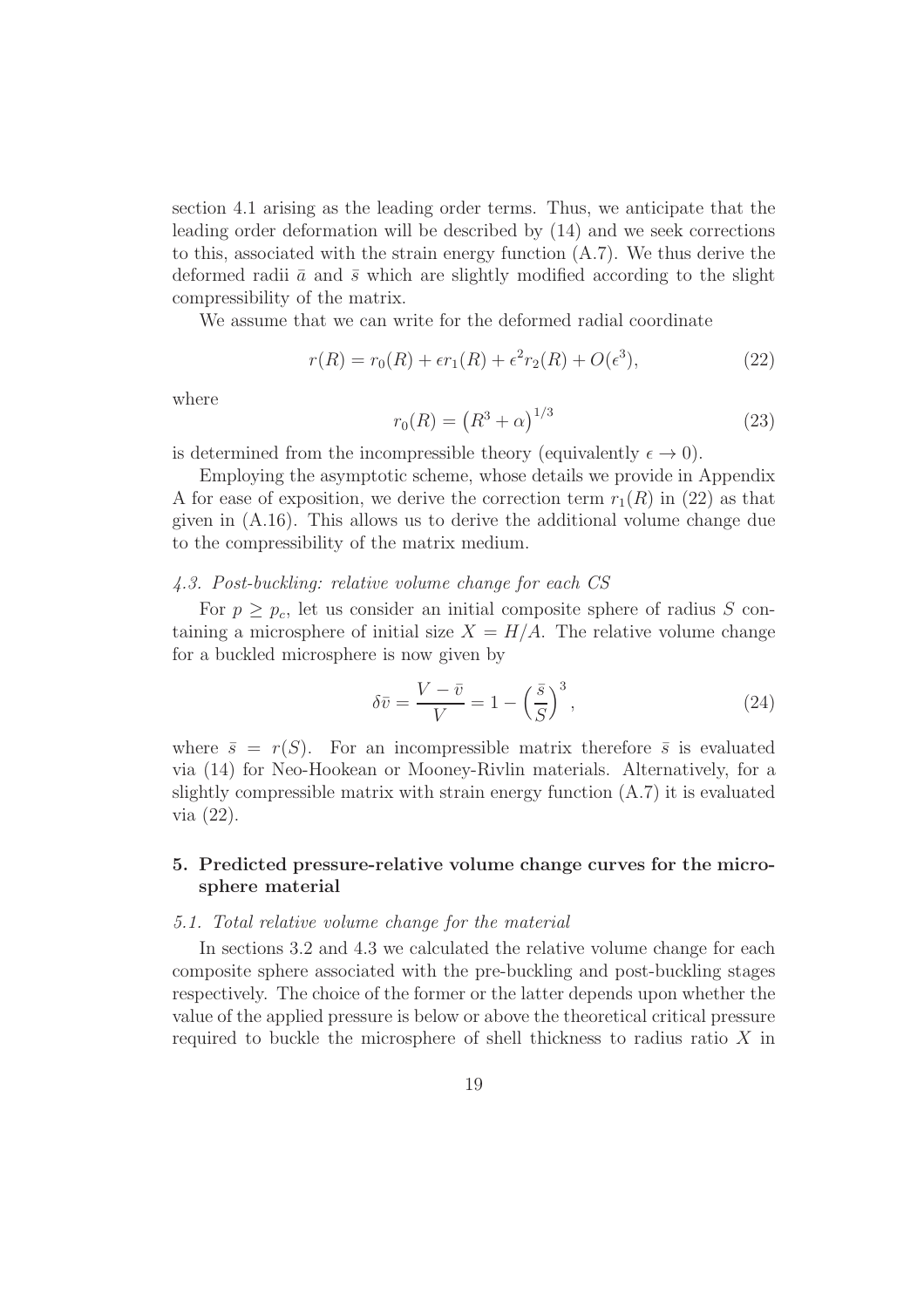the composite sphere, according to the Fok-Allwright theory. Our principal goal is now to use these two models in order to predict the pressure-relative volume change curve for the material as a whole when there is a distribution of different shell thicknesses.

Let us introduce a probability distribution function  $F(\hat{X})$  which describes the distribution of the microsphere shell thickness to radius ratios. Thus we impose the far-field hydrostatic pressure  $p$  and then use the buckling model in section 3.3 to predict the critical  $X_c$  below and above which buckling will and will not occur respectively. In this way we establish, at each given pressure  $p$ , the proportion of microspheres that are in a buckled state. Then, in order to determine the macroscopic pressure-relative volume change curve, we use (7) and (24) for that proportion of microspheres that are in the pre-buckled and post-buckled states.

The relative volume change of the entire material, say  $\delta \mathcal{V}$ , is therefore given by the sum of all of the relative volume changes in each composite sphere, the distribution of  $X$  being accounted for by the probability distribution function  $F(X)$ . As such we write

$$
\delta \mathcal{V}(p) = \int_0^2 \left( \delta \bar{v}(\hat{X}) \bar{\chi}(\hat{X}) + \delta v(\hat{X}) \chi(\hat{X}) \right) F(\hat{X}) \, d\hat{X}.
$$
 (25)

where  $\chi(\hat{X}) = 1 - \bar{\chi}(\hat{X})$  is the indicator function, defined as

$$
\chi(\hat{X}) = \begin{cases} 0, & \hat{X} \in [0, \hat{X}_c], \\ 1, & \hat{X} \in [\hat{X}_c, 2]. \end{cases}
$$
(26)

Note that in (25) we have allowed  $\hat{X}$  to take on all possible values  $\hat{X} \in [0, 2]$ corresponding to  $H \in [0, A]$ . However, we note that the buckling theory above is applicable to thin shells only and therefore the choice of  $F$  is important in order for (25) to give an accurate prediction. In reality the microsphere shells are very thin  $(O(0.01))$  and thus the distribution function F must model this, as we now describe.

#### 5.2. Parameter studies

Let us now consider how the *pressure-relative volume change* curve is affected by the numerous parameters in the problem and in particular we wish to understand the *sensitivity* of the curve to these parameters. We first consider the form of the probability distribution function  $F(X)$ . From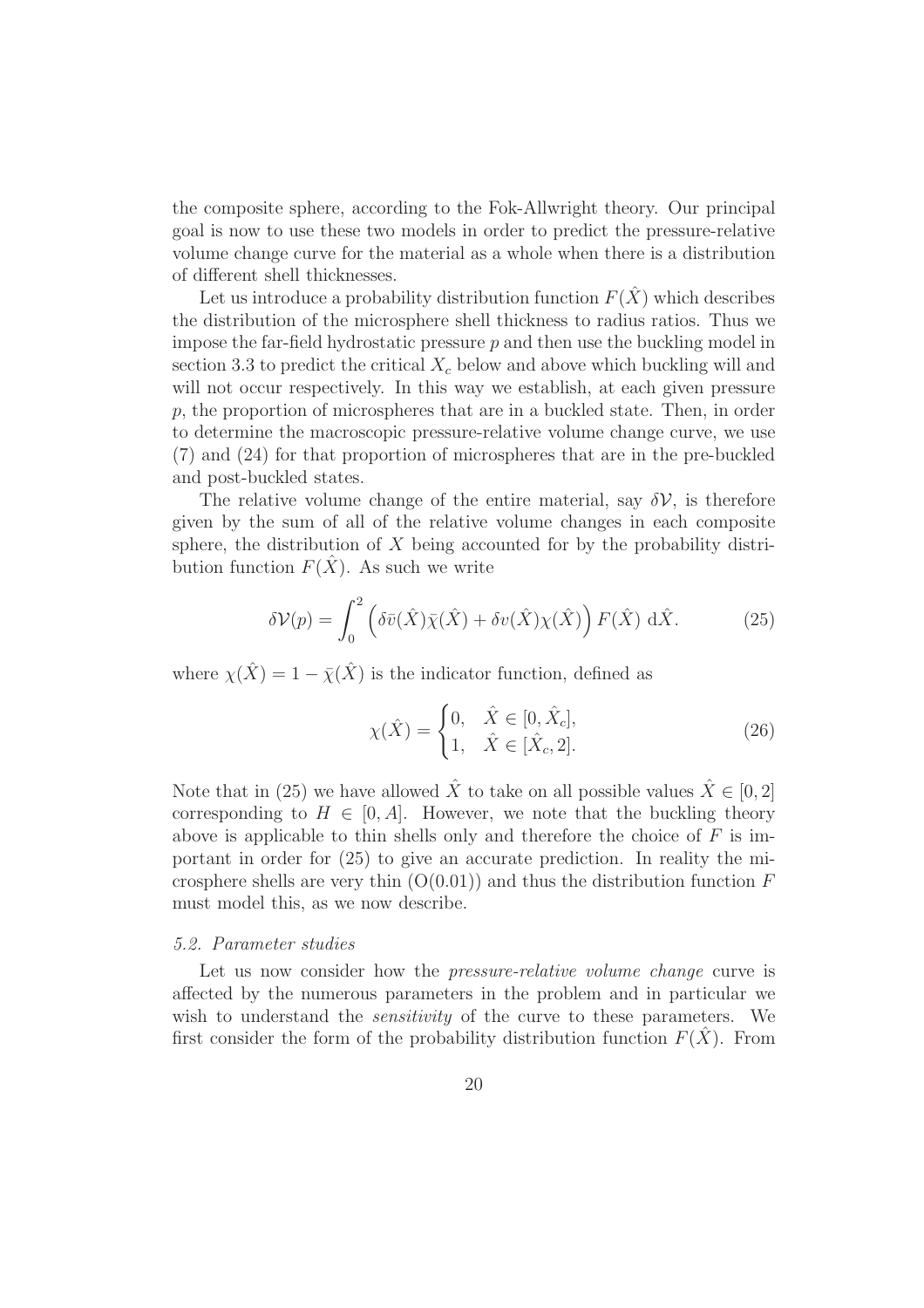Brazier-Smith (1999) it appears that the microsphere shell to radius ratio distribution can be described well by a Gamma distribution. We thus define

$$
F(\hat{X}) = \left(\frac{k}{\hat{X}_0}\right)^k \frac{\hat{X}^{k-1}}{\Gamma(k)} \exp\left[-\left(k/\hat{X}_0\right)\hat{X}\right],\tag{27}
$$

where  $k > 0$  is the shape parameter,  $\hat{X}_0 > 0$  is the mean value (expectation) of  $\hat{X}$  and  $\Gamma(k)$  is the Gamma function evaluated at k.

Parameter studies will involve choosing values for the elastic properties  $(\kappa_s, \kappa_m, \mu_s, \mu_m)$ , the initial volume fraction  $\Phi$  of microspheres, the parameters k and  $\hat{X}_0$  in (27) and the constitutive model for the nonlinear elastic matrix described in section 4. Additionally we must decide whether or not to incorporate Boyle's law inside the microspheres during compression. This parameter set can therefore be chosen in many ways. We select certain cases in order to illustrate specific aspects of the model and hence test the sensitivity of the results to the particular parameters.

## 5.2.1. Influence of nonlinear elastic constitutive model

We start by fixing the material properties as those given in (1) and we take an initial volume fraction of microspheres as  $\Phi = 0.05$ . Furthermore, within the distribution function  $F(\hat{X})$  given in (27) we take the shape parameter  $k = 8$  as given in Brazier-Smith (1999) and we consider a mean value  $\hat{X}_0 = 0.01$ . Finally, we assume that the gas inside the microspheres remains at a constant atmospheric pressure, i.e.  $p_{\text{IN}}^b = 0$ . On the left of Fig. 8 we plot the predicted pressure-relative volume change curve for three different nonlinear elastic constitutive models in the post-buckling regime: Neo-Hookean (dotted), Mooney-Rivlin with  $\gamma = 1/18$  (solid) and slightly compressible Horgan-Murphy (dashed) as well as a purely linear elastic deformation (dot-dashed).

As can be seen from the left of Fig. 8, all curves are strongly nonlinear, exhibiting a softening behaviour under loading after the initial linear elastic behaviour pre-buckling at small pressures. As should be expected all four curves are initially identical with a slight modification in the post-buckling regime where the linear or nonlinear elastic model becomes important. However even in this regime the curve is fairly insensitive to the constitutive model employed, nonlinear models yielding almost identical results. The linear model is fairly close to the nonlinear predictions at these pressures but as pressure increases the linear results depart significantly as should be expected from this approximate theory.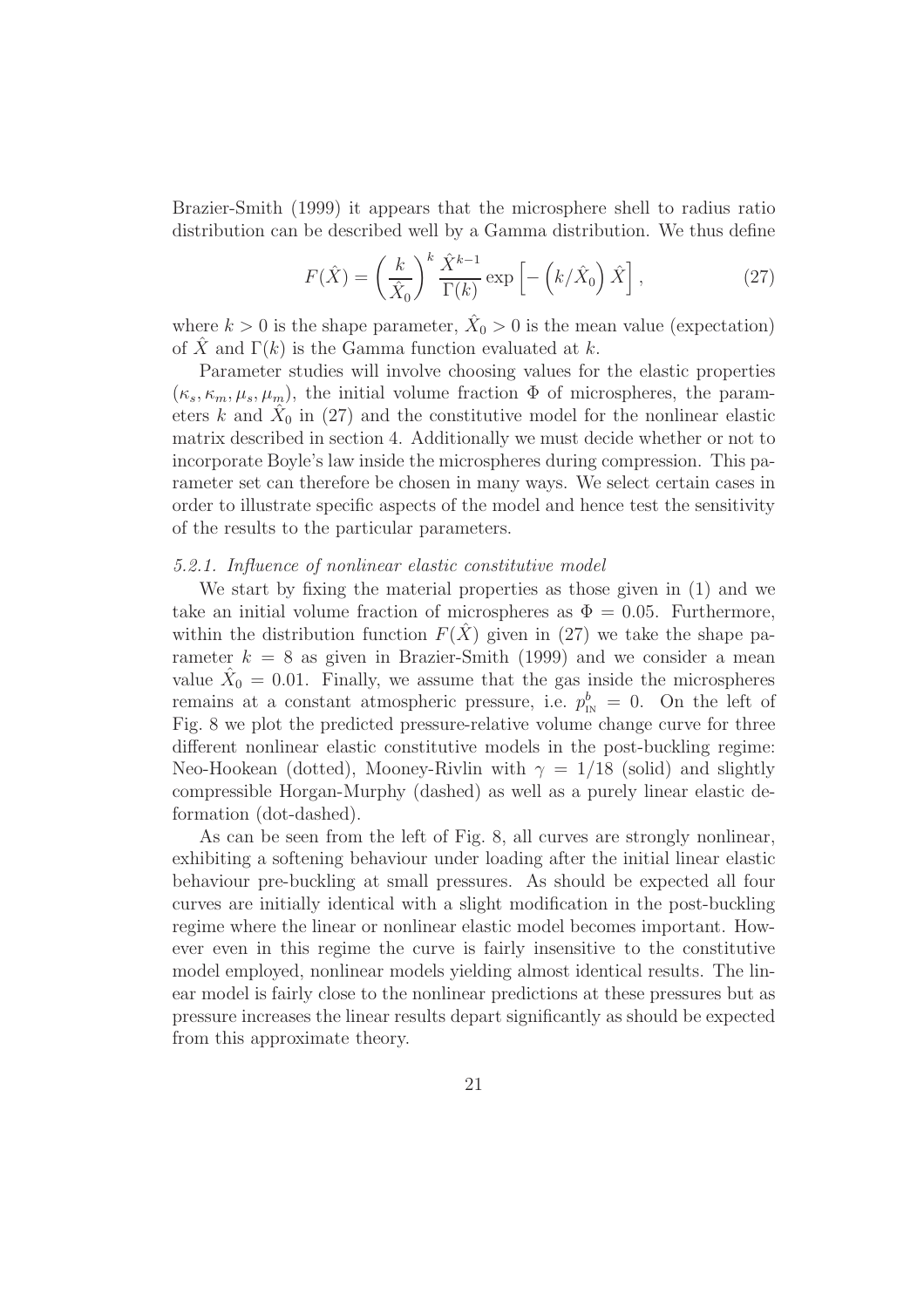

Figure 8: Left: Predicted pressure-relative volume change curve with fixed parameters  $\Phi = 0.05, \mu_s, \kappa_s, \mu_m, \kappa_m$  as given in (1) and  $F(\hat{X})$  as in (27) with  $\hat{X}_0 = 0.01, k = 8$ . Nonlinear model for the matrix is taken as neo-Hookean (dotted), Mooney-Rivlin (solid) and slightly-compressible Horgan Murphy (dashed) with  $\gamma = 1/18$  and for reference we also plot the response when the post-buckling regime is determined via linear elasticity (dotdash). Right: Plot of the difference  $\mathcal D$  in the prediction of  $\delta \mathcal V$  via the alternative nonlinear models.  $\mathcal{D} = \delta \mathcal{V}_{MR} - \delta \mathcal{V}_{NH}$  (solid),  $\mathcal{D} = \delta \mathcal{V}_{HM} - \delta \mathcal{V}_{MR}$  (dotted),  $\mathcal{D} = \delta \mathcal{V}_{HM} - \delta \mathcal{V}_{NH}$ (dashed) and  $\mathcal{D} = \delta \mathcal{V}_{LIN} - \delta \mathcal{V}_{MR}$  (dot-dashed).

In order to better compare the models, on the right of Fig. 8 we plot the difference between the relative volume change predicted by the different elastic post-buckling models. For example the difference between Horgan-Murphy and Mooney-Rivlin is calculated as  $\mathcal{D} = \delta \mathcal{V}_{HM} - \delta \mathcal{V}_{MR}$  and analogously for the other two possiblities. Given the scale, it is clear that the difference between any of the nonlinear models is  $O(10^{-4})$ . We reiterate that at these pressures the linear elastic model is relatively close to the nonlinear models but at higher pressures there is a significant departure.

Although here we are predominantly interested in  $p/\mu_m = O(1)$  we note with reference to Fig. 9, that for both *incompressible* nonlinear materials, as  $p/\mu_m \to \infty$ ,  $\delta V \to 0.05$ , as we should expect in that case (parameters chosen are those associated with Fig. 8). The Horgan-Murphy model (dashed) predicts a slightly different limit for  $\delta V$  as shown in Fig. 9 since this takes into account the slight compressibility of the matrix. The curve associated with the linear elastic model illustrates its unrealistic nature for large deformations.

### 5.2.2. Influence of volume fraction, shell properties and pressure law

We concluded in section 5.2.1 that the predicted curves are relatively insensitive to the nonlinear elastic model employed. As a result of this insensitivity, let us now model the matrix as an incompressible Mooney-Rivlin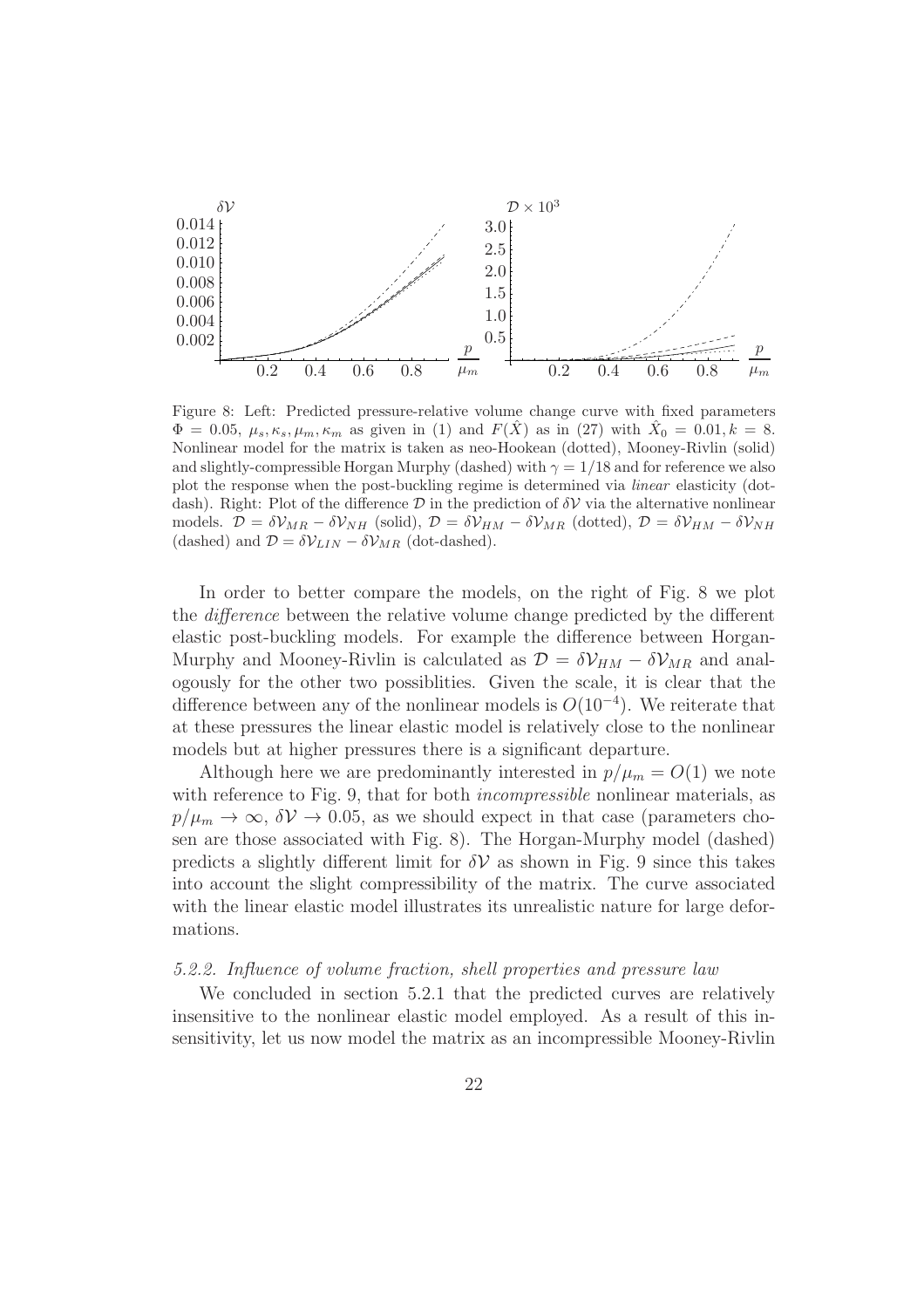

Figure 9: Prediction of  $\delta V$  for large values of  $p/\mu_m$  with all parameters as given in Fig. 8 and plotted for Neo-Hookean (dotted), Mooney-Rivlin (solid) and slightly-compressible Horgan Murphy (dashed) nonlinear models as well as a linear elastic prediction (dotdashed).

medium - a standard model for a rubber-like matrix medium. Thus, with the solid curve from Fig. 8 as a starting point, also plotted is a reference curve in Fig. 10, and let us vary other parameters in order to assess their influence. For each curve we keep all parameters fixed except one control parameter in order to assess its particular effect. Thus, the dashed curve in Fig. 10 corresponds to changing only the volume fraction of microspheres from  $\Phi = 0.05$  to  $\Phi = 0.1$ . The dotted curve corresponds to incorporating Boyle's law (17) for the gas interior to the microsphere instead of constant pressure. The thick dashed curve corresponds to softer shell material properties, i.e.

$$
\mu_s = 0.126 \text{ GPa}, \quad \kappa_s = 0.21 \text{ GPa}, \tag{28}
$$

and the dot-dashed curve is associated with slightly more compressible matrix material properties (for the linear elastic pre-buckling portion of the curve), i.e.

$$
\mu_m = 1.2 \text{ MPa}, \quad \kappa_m = 0.4 \text{ GPa}.
$$
\n(29)

These correspond to a Poisson's ratio of  $\nu_m = 0.4985$ .

Let us assess each one of these in turn. Increasing the microsphere volume fraction, whilst keeping their distribution fixed has the expected effect: the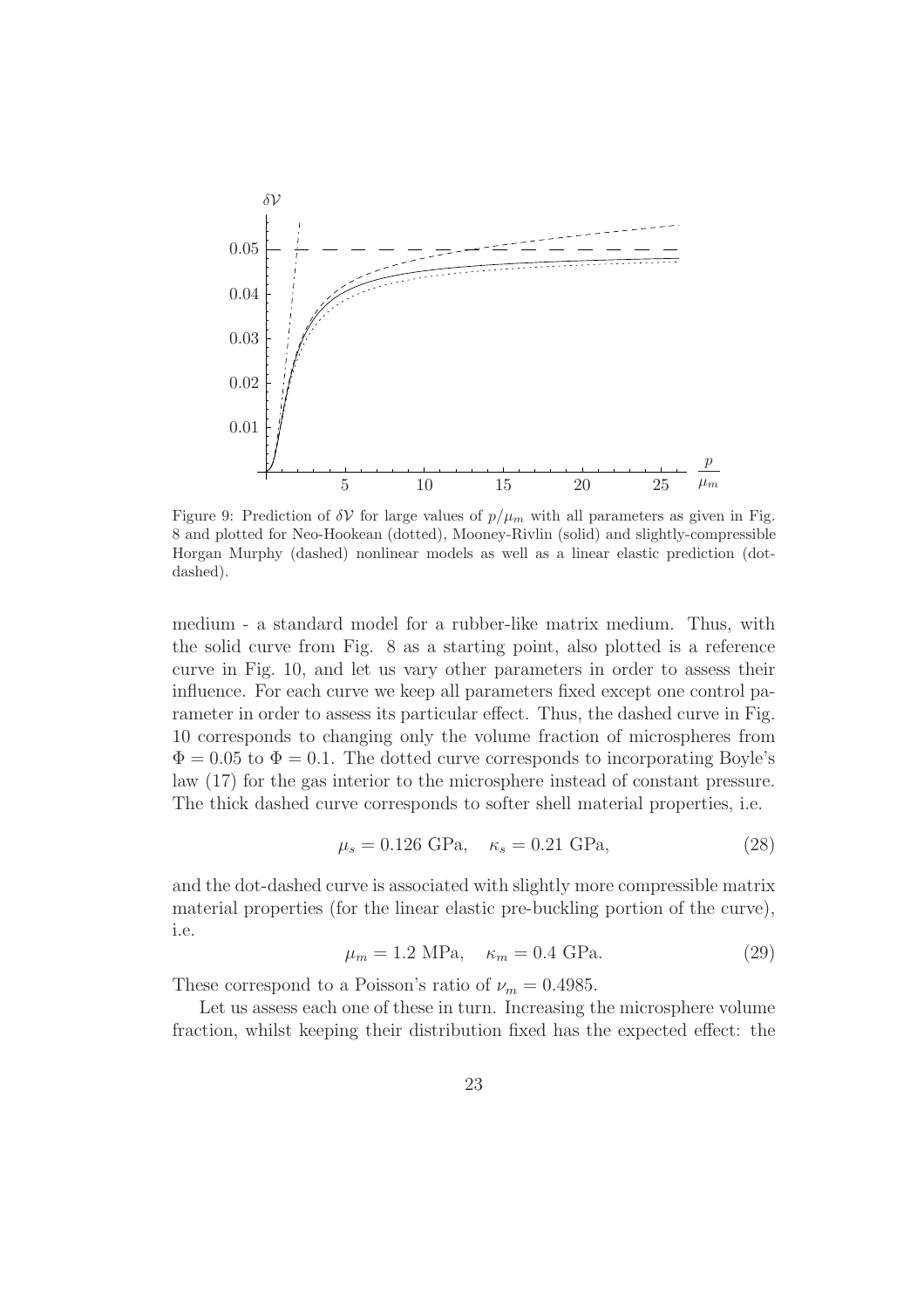curve remains qualitatively similar, becoming relatively softer in the nonlinear regime. Incorporating Boyle's law should add some stiffness in the postbuckling regime and this can be seen in the figure; but its effect is rather modest. The dotted and solid curves are identical until the post-buckling effects become important, around  $p/\mu_m = 0.2$ , and then increased pressure interior to the microsphere does yield a small additional stiffness. Softer shell properties are expected to have a larger effect in the transition region from pre to post buckling as the shells will clearly buckle at lower pressures. This can clearly be seen in the figure; an order of magnitude change to the properties has modified the curve significantly. However, the insensitivity post-buckling can be seen by virtue of this curve and the solid curve remaining parallel in this regime. Finally, the small decrease in matrix Poisson's ratio corresponding to the dot-dashed curve yields the expected effect; the material becomes slightly softer in the linear region, recovering an identical nonlinear response to the reference Mooney-Rivlin case in the post-buckling region.

As perhaps should be expected, there is a great sensitivity to the material properties of the shell, but the model is relatively insensitive to other parameters.

### 5.2.3. Influence of probability distribution function parameters

Let us now take the Mooney-Rivlin reference curve (solid) as plotted in Fig. 8 and vary the distribution function parameters in  $F$  from those of the reference material  $\hat{X}_0 = 0.01$  and  $k = 8$ . In Fig. 11 we plot the distribution function (left) and corresponding pressure-relative volume change curves (right) whilst keeping  $k = 8$  fixed and varying  $\hat{X}_0$  (top) and then keeping  $\hat{X}_0 = 0.01$  fixed and varying k (bottom). As perhaps should be expected there is great sensitivity to the average shell thickness to radius ratio. This can be seen by the large modifications to the pressure-volume curves in the top-right figure. The main effect of varying  $k$  is the later (in terms of higher pressure) softening of the material, although its influence is less marked than variation in  $\hat{X}_0$ . This information is useful from the viewpoint of knowing the correct type and distribution of microspheres to use in the composite.

Finally, we illustrate how the 'kink' in the load curve is associated primarily with the distribution function of the shell thicknesses. Let us choose  $\hat{X}_0 = 0.01$  and successively increase k which has the effect of tending the distribution function towards a dirac delta function as can be seen in Fig. 12 where we take  $k = 8$  (solid),  $k = 50$  (dotted) and the limit as  $k \to \infty$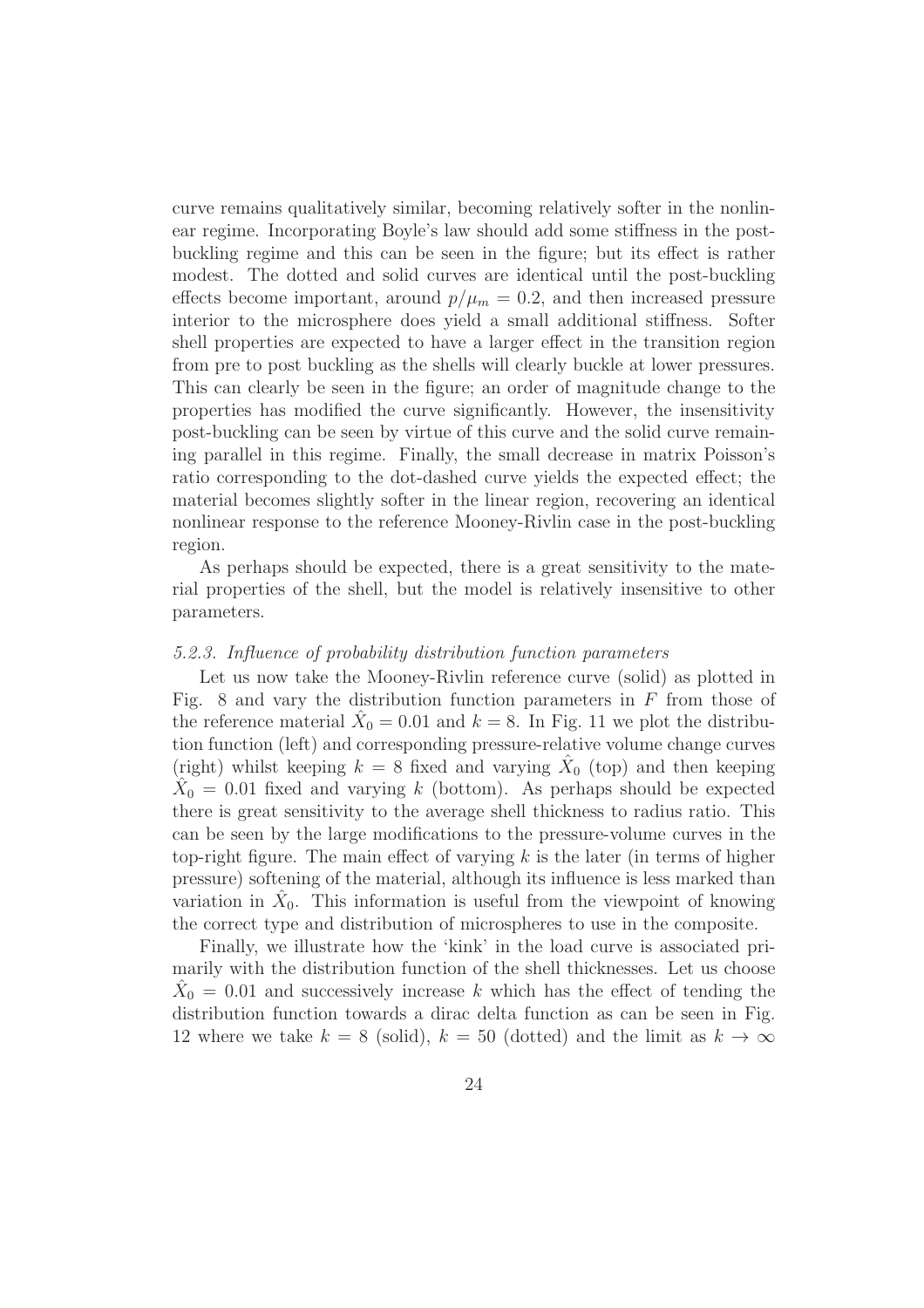

Figure 10: Parameter study for the predicted pressure-relative volume change curve. The solid curve corresponds to the parameters assumed in Fig. 8 with a Mooney-Rivlin matrix medium. We then vary one specific aspect of the model to assess sensitivity. Different curves correspond to: increasing microsphere volume fraction from  $\Phi = 0.05$  to  $\Phi = 0.1$ (dashed); incorporating Boyle's law (17) for the gas interior to the microsphere instead of constant pressure (dotted); softer shell properties given by (28) (thick dashed); slightly more compressible matrix phase given by (29) (dot-dashed).

(dashed). The limiting case when there is only one size of microsphere shell in the composite  $(k \to \infty)$  is reflected in the shape of the pressure-volume curve illustrated on the right of Fig. 12, manifested by a discontinuity in derivative of the curve. When  $k$  is made finite and reduced the curve becomes progressively smoother.

## 6. Conclusions

We have presented a model that predicts the nonlinear *pressure-relative* volume change loading curve associated with a microsphere elastomeric composite material. The nonlinearity is induced by several mechanisms: (i) incorporating a distribution of sizes of spherical shells which thus buckle successively according to the applied load, (ii) modelling the post-buckling behaviour of the matrix as a nonlinear elastic material, (iii) incorporating Boyle's law for the pressure interior to the microsphere in the post-buckling regime.

In this initial study we have neglected any interaction between microspheres both in terms of the buckling analysis and the determination of the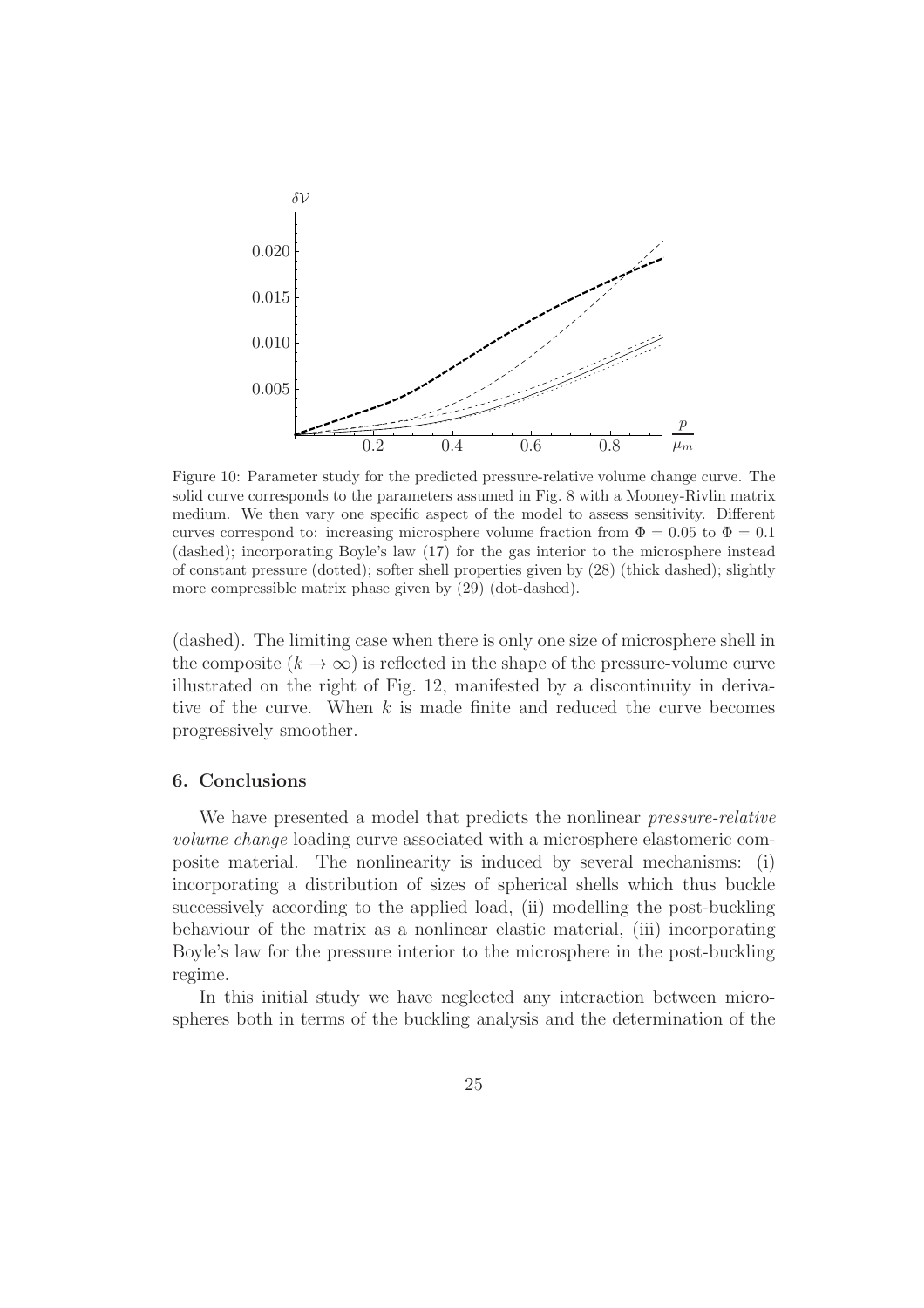

Figure 11: Plots of the distribution function (left) against shell thickness to radius ratio and corresponding pressure-relative volume change curves (right). The parameter  $k = 8$ is held fixed and we vary  $\hat{X}_0$  (top) whereas we keep  $\hat{X}_0 = 0.01$  fixed and vary k (bottom). Specifically we take  $\hat{X}_0 = 0.01, 0.02$  and 0.005 (solid, dotted and dashed respectively) (top) and  $k = 8, 15$  and 30 (solid, dotted and dashed respectively) (bottom).



Figure 12: Illustrating how the shape of the load curve is modified in the limit  $k \to \infty$ . We choose  $\hat{X}_0 = 0.01$  and take  $k = 8$  (solid),  $k = 50$  (dotted) and the limit as  $k \to \infty$  (dashed). The limiting case when there is only one size of microsphere shell in the composite  $(k \to \infty)$ is reflected in the shape of the pressure-volume curve illustrated on the right, i.e. the appearance of a discontinuity in derivative of the curve. The curve becomes smoother in this region as  $k$  is progressively reduced.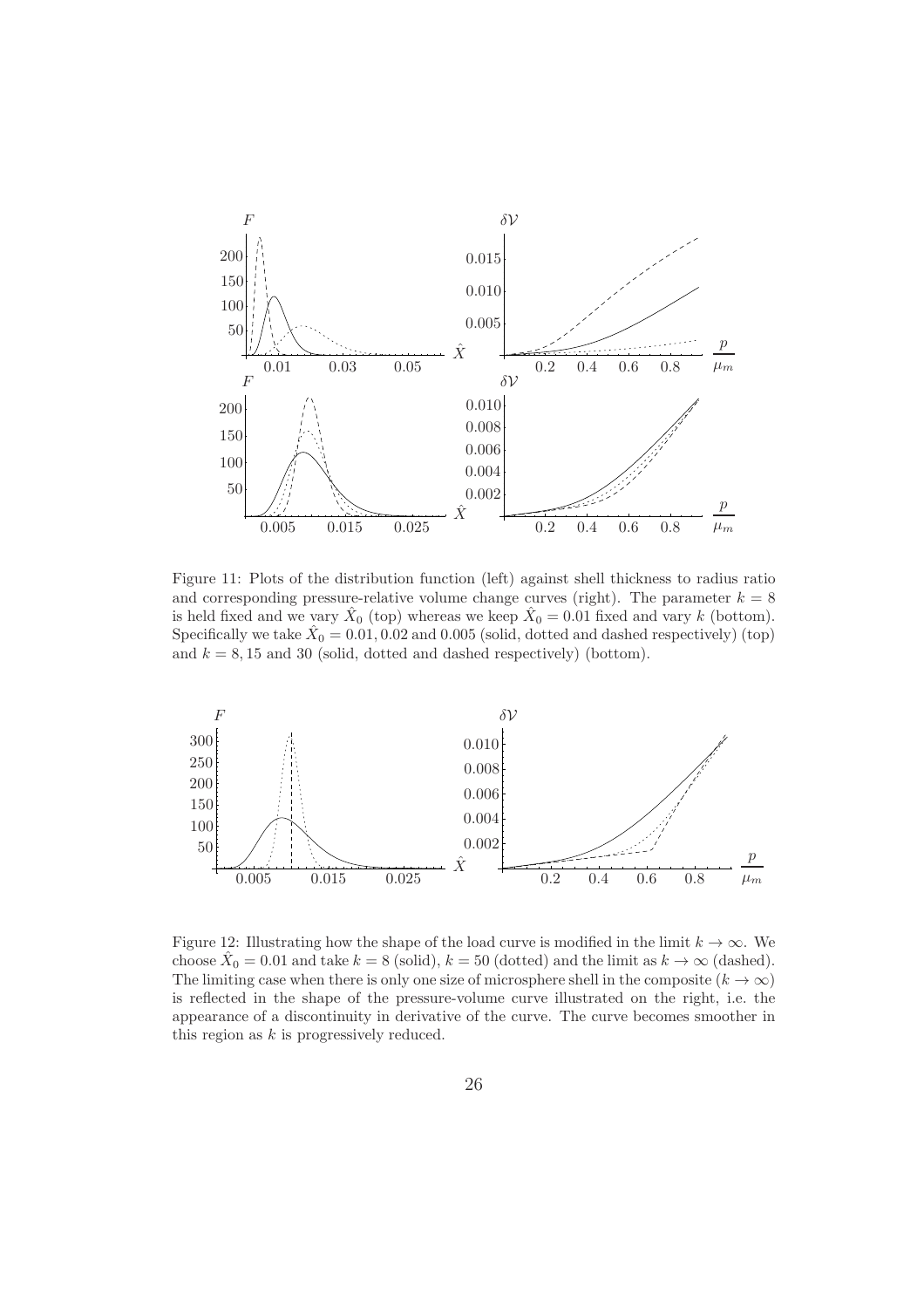change in volume of the composite. Therefore we anticipate that the model is valid only for low volume fractions of microspheres.

Parameter studies reveal that, although it appears important to include nonlinear behaviour in the post-buckling stage, the curves are largely insensitive to the chosen nonlinear elastic model. However the curves are particularly sensitive to the properties of the microsphere, including shell properties and the distribution of shell thickness, particularly the choice of mean shell thickness to radius ratio  $\hat{X}_0$ . Furthermore, the shape of the 'kink' in the load curve is associated primarily with the distribution function of the shell thicknesses. The smaller  $k$  is, the smoother the transition to the nonlinear post-buckling state.

We have also seen that when Boyle's law is incorporated in the postbuckling regime (the influence of a gas inside the shell pre-buckling is negligible as so is omitted in the model) there is competition between the softening of the material due to microsphere buckling and stiffening due to Boyle's law. It transpired that the latter contribution is small, as is visible in the transition from pre to post buckling in Fig. 10. The near-incompressible nature of the matrix medium dictates that eventually the response of the composite will change, as the pressure increases, from an initial softening material to one which stiffens for large pressures  $(p/\mu_m > O(1))$  as is seen in Fig. 9.

Note that in order to solve the post-buckling problem of a single spherical cavity embedded in a unbounded medium subject to inner and external hydrostatic pressure we used the theory of almost-incompressible materials, posing an asymptotic expansion for the Horgan-Murphy model (A.7) (see Horgan and Murphy (2009)).

Follow-on work will consider the accuracy of the buckling model, by comparing with alternative (e.g. Jones et al. (2008)) and new models. We shall also consider the effect of the interaction of microspheres on buckling. This is clearly important when volume fractions of microspheres become larger, a common case in practice.

#### Acknowledgements

The authors are grateful to the Engineering and Physical Sciences Research Council for funding this work via grant EP/H050779/1. They are also grateful to Dr Philip Cotterill and Dr Peter Brazier-Smith (Thales Underwater Systems Ltd) and Dr John Smith (DSTL) for their assistance regarding various aspects of this work. The authors are also grateful to Professor Bing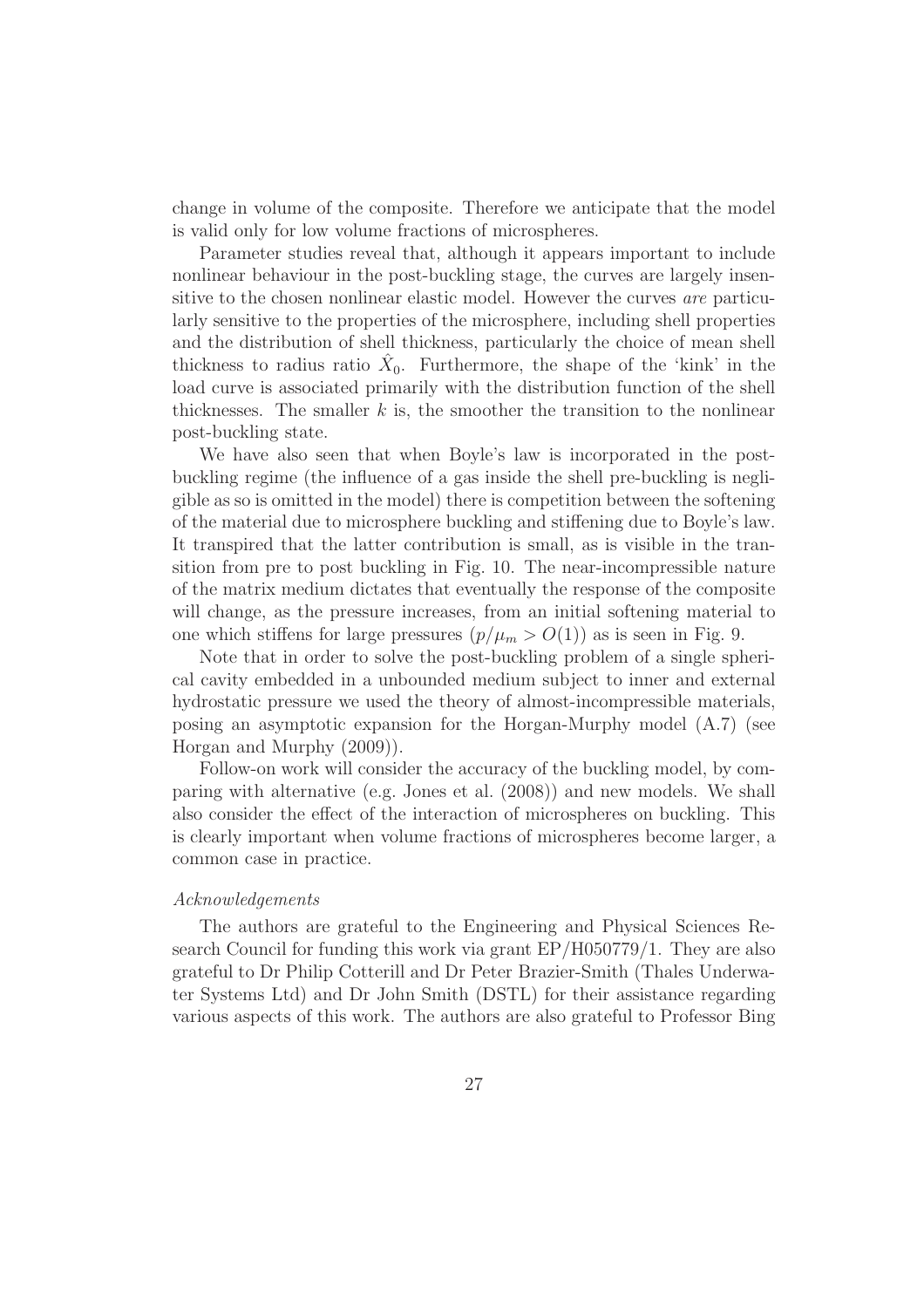Li (Technical Institute of Physics and Chemistry, Chinese Academy of Science) and Dr James Busfield (Queen Mary, University of London) for their willingness to provide figures 1 and 2 respectively, in order to reproduce them here.

## Appendix A. Nonlinear elasticity theory

Appendix A.1. Incompressible theory

Given the deformation gradient  $\boldsymbol{F}$ , we compute the physical components of the left Cauchy-Green strain tensor  $\mathbf{B} \equiv \mathbf{F} \mathbf{F}^T$  from (13) and find its first three principal invariants from

$$
I_1 = \text{tr} \mathbf{B}, \quad I_2 = \frac{1}{2} [(\text{tr} \mathbf{B})^2 - \text{tr} \mathbf{B}^2], \quad I_3 = \text{det} \mathbf{B}.
$$
 (A.1)

For an isotropic incompressible hyperelastic solid, the Cauchy stress tensor T is then related to the strain via

$$
\boldsymbol{T} = -q\boldsymbol{I} + 2W_1\boldsymbol{B} - 2W_2\boldsymbol{B}^{-1},\tag{A.2}
$$

where  $q$  is the Lagrange multiplier introduced by the incompressibility constraint,  $W(I_1, I_2)$  is the strain-energy density and  $W_i \equiv \partial W/\partial I_i$ .

In the incompressible case, in order to model the nonlinear constitutive response of the matrix material, let us consider two alternative strain energy functions, the so-called neo-Hookean and Mooney-Rivlin models:

$$
W_{\rm NH} = \frac{\mu_m}{2} (I_1 - 3), \tag{A.3}
$$

$$
W_{\text{MR}} = \frac{1}{2} \left( \frac{1}{2} + \gamma \right) \mu_m (I_1 - 3) + \frac{1}{2} \left( \frac{1}{2} - \gamma \right) \mu_m (I_2 - 3), \tag{A.4}
$$

where  $\mu_m > 0$  is the shear modulus of the matrix (as introduced above) for infinitesimal deformations and  $\gamma$  is a non-dimensional constant in the range  $-1/2 \leq \gamma \leq 1/2$ .

## Appendix A.2. Slightly-compressible theory

In the case of generally compressible materials, the Cauchy stress can be written as

$$
\boldsymbol{T} = \beta_0 \boldsymbol{I} + \beta_1 \boldsymbol{B} + \beta_{-1} \boldsymbol{B}^{-1}, \tag{A.5}
$$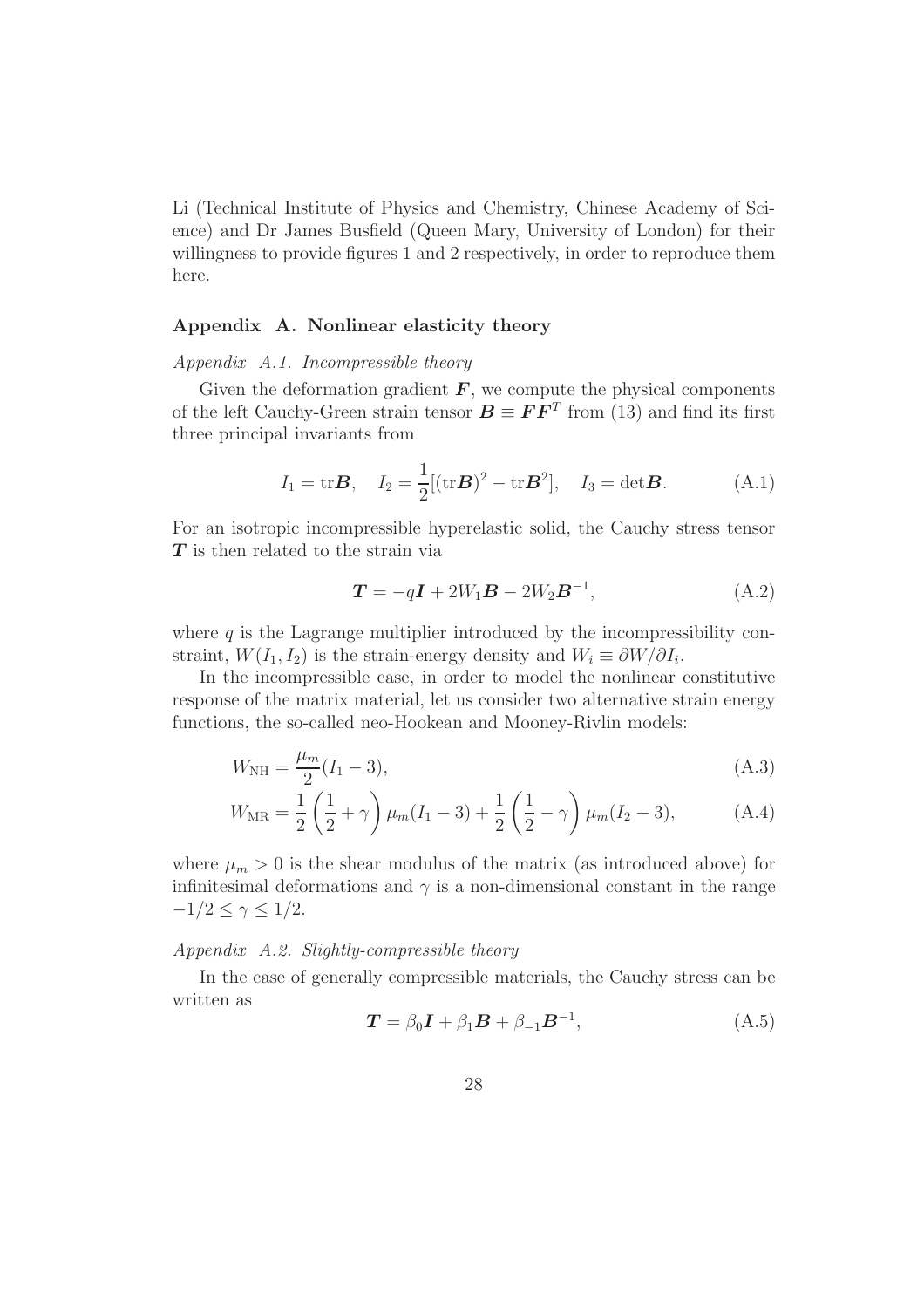where

$$
\beta_0(I_1, I_2, I_3) = \frac{2}{\sqrt{I_3}} \left[ I_2 \frac{\partial W}{\partial I_2} + I_3 \frac{\partial W}{\partial I_3} \right],
$$
  
\n
$$
\beta_1(I_1, I_2, I_3) = \frac{2}{\sqrt{I_3}} \frac{\partial W}{\partial I_1},
$$
  
\n
$$
\beta_{-1}(I_1, I_2, I_3) = -2\sqrt{I_3} \frac{\partial W}{\partial I_2}.
$$
\n(A.6)

A variety of strain energy functions can be proposed, but one in particular was described by Horgan and Murphy (2009) in the form

$$
W_{\rm HM} = \frac{\mu_m}{2} \left( \frac{1}{2} + \gamma \right) (I_1 - 3I_3^{1/3}) + \frac{\mu_m}{2} \left( \frac{1}{2} - \gamma \right) (I_2 - 3I_3^{2/3}) + \frac{\kappa_m}{2} (I_3^{1/2} - 1)^2
$$
\n(A.7)

where  $\gamma$  is an arbitrary constant,  $\mu_m$  is the infinitesimal shear modulus and  $\kappa_m$  is the infinitesimal bulk modulus. The latter two material parameters are usually related for an almost incompressible (slightly compressible) material through the additional assumption

$$
\epsilon = \frac{\mu_m}{\kappa_m} \ll 1. \tag{A.8}
$$

Note from  $(A.7)$  that  $W_{HM}$  can be considered as a slightly compressible generalization of the incompressible Mooney-Rivlin strain energy function (A.4) since

$$
W_{\text{HM}}(I_1, I_2, I_3 = 1) = W_{\text{MR}}(I_1, I_2). \tag{A.9}
$$

We proceed to solve the boundary value problem by posing the radial displacement as a regular asymptotic expansion in powers of  $\epsilon$ , i.e.

$$
r(R) = r_0(R) + \epsilon r_1(R) + \epsilon^2 r_2(R) + O(\epsilon^3), \tag{A.10}
$$

where

$$
r_0(R) = (R^3 + \alpha)^{1/3}
$$
 (A.11)

is determined from the incompressible theory (equivalently  $\epsilon \to 0$ ). The correction terms  $r_1(R)$  and  $r_2(R)$  are the same order of magnitude as  $r_0(R)-$ R. Making use of the unconstrained theory our goal is to determine  $r_1(R)$ and in order to do this it is necessary to retain terms of  $O(\epsilon^2)$  in (A.10).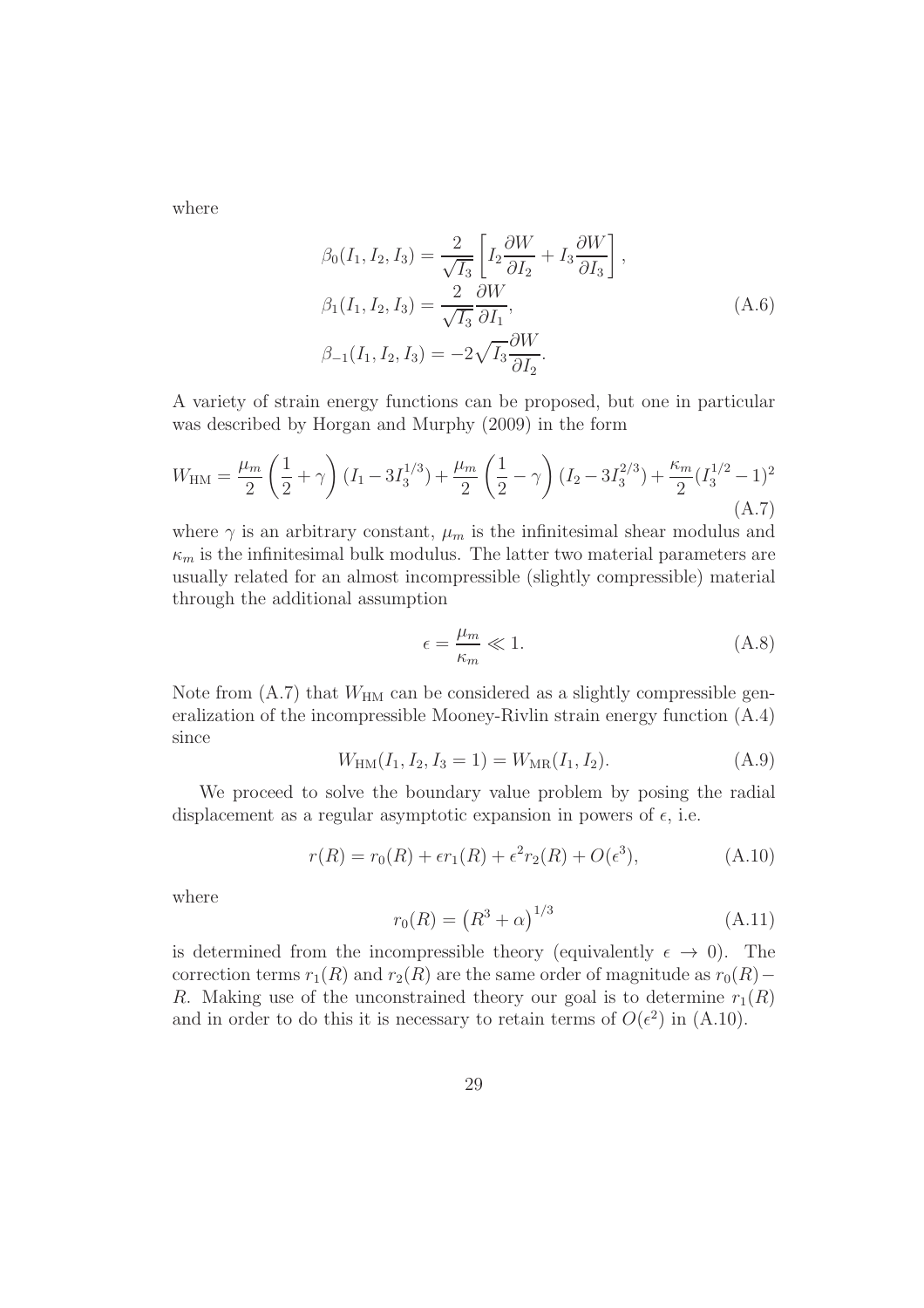Let us expand the Cauchy stress tensor  $T$ , whose form for the compressible problem is given in (A.5), in the form

$$
T = T_0 + \epsilon T_1 + O(\epsilon^2). \tag{A.12}
$$

Since  $\beta_0$  in (A.6) involves the term  $I_3\partial W/\partial I_3$ , the hydrostatic part of  $T_0$ involves the term  $r_1$  (see Spencer (1970)) which is then determined in a manner described below. We write all other equations in the form of asymptotic expansions. In particular we note that

$$
\text{div}\mathbf{T} = \text{div}\mathbf{T}_0 + \epsilon \text{ div}\mathbf{T}_1 + 0(\epsilon^2), \tag{A.13}
$$

and the traction boundary conditions must be written as

$$
T_{rr}(R)_{|R\to\infty} = -p + 0\epsilon + O(\epsilon^2), \qquad T_{rr}(A) = -p_{\rm IN}^s - p_{\rm IN}^b + 0\epsilon + O(\epsilon^2), \tag{A.14}
$$

noting that they give inhomogeneous conditions at leading order and homogeneous conditions at higher orders. Using these we can then equate terms at each order in  $\epsilon$  and solve the resulting problems.

Using the boundary condition  $(A.14)<sub>1</sub>$  to leading order and the equilibrium equation div $T_0 = 0$  we obtain the general expression for  $T_{0rr}$ ,

$$
T_{0rr}(R) = -p - 2 \int_R^{\infty} \frac{\mathrm{d}r_0(\rho)}{\mathrm{d}\rho} \frac{T_{0rr}(\rho) - T_{0\theta\theta}(\rho)}{r_0(\rho)} \,\mathrm{d}\rho. \tag{A.15}
$$

Imposing the leading order boundary condition  $(A.14)_2$  then allows us to recover the relationship (20), i.e. the result associated with the incompressible solution (14).

Next equating (A.15) with the zeroth order term  $T_{0rr}$  found in (A.12), allows us to find a linear first order ordinary differential equation for  $r_1$ , whose solution is given explicitly by

$$
r_1(R) = \frac{2R^2r_0^2(-1+2\gamma) + R^4(1+2\gamma) + R^3r_0\left(1-6\gamma - \frac{4p}{3\mu_m}\right) + 4C_1r_0}{4r_0^3},\tag{A.16}
$$

where  $C_1$  is an integration constant to be determined. In order to determine  $C_1$  we must continue our analysis to the next order i.e. we solve div $T_1 = 0$ . The first order balance equation is a linear second order differential equation for the unknown function  $r_2(R)$  whose solution we do not reproduce here (for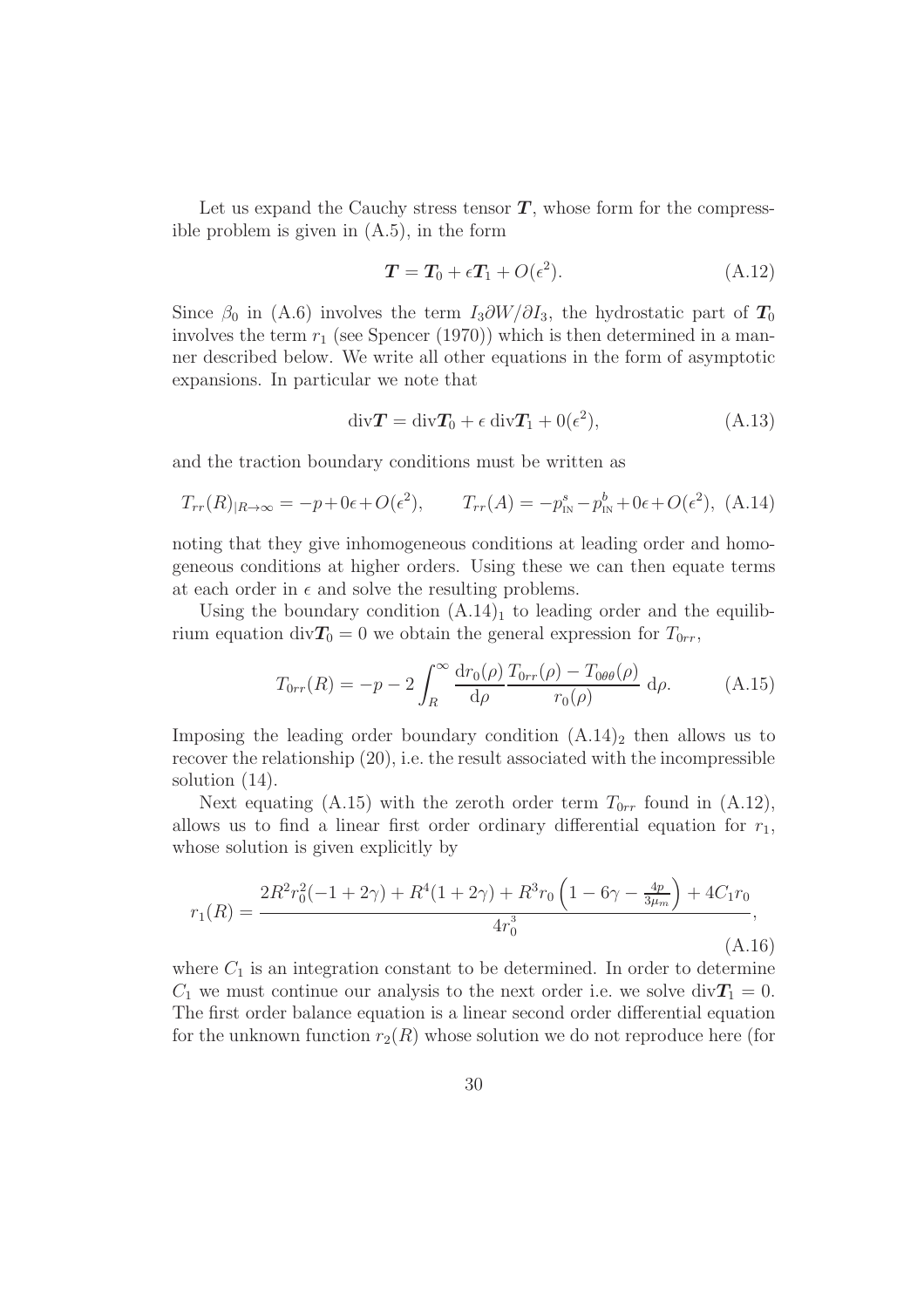brevity, but also because we are primarily interested in  $r_1(R)$ ). The function  $r_2(R)$  involves two constants of integration which we shall call  $C_2$  and  $C_3$ . It is straightforward to determine that only one of these constants, say  $C_2$ , is involved in the component  $T_{1rr}$  of the stress, in addition to  $C_1$ . Using the  $O(\epsilon)$  boundary conditions (A.14) for the stress  $T_1$ , it is then possible to determine both  $C_1$  and  $C_2$ . In particular since we are interested in only the first order correction to  $r_0$  we state only  $C_1$  which takes the form

$$
C_{1} = -\frac{\alpha_{8}\bar{a}^{8} + \alpha_{7}\bar{a}^{7} + \alpha_{6}\bar{a}^{6} + \alpha_{5}\bar{a}^{5} + \alpha_{4}\bar{a}^{4} + \alpha_{3}\bar{a}^{3} + \alpha_{2}\bar{a}^{2} + \alpha_{1}\bar{a} + \alpha_{0}}{[480\bar{a} (A^{3} + \bar{a}^{3}) (\bar{a}^{2}(1 - 2\gamma) + A^{2}(1 + 2\gamma)) \mu_{m}]} \tag{A.17}
$$

where

$$
\alpha_8 = A(40p(7 + 6\gamma) - 3(83 + 4\gamma(43\gamma - 57))\mu_m),
$$
  
\n
$$
\alpha_7 = 240A^2(1 - 2\gamma)^2 \mu_m,
$$
  
\n
$$
\alpha_6 = -20A^3(2\gamma - 1)(4p + 3(6\gamma - 1)\mu_m),
$$
  
\n
$$
\alpha_5 = 120A^4(4\gamma^2 - 1)\mu_m,
$$
  
\n
$$
\alpha_4 = -10A^5(p(4 + 8\gamma) + 3(5 + 4\gamma(9\gamma - 5))\mu_m),
$$
  
\n
$$
\alpha_3 = 16A^6(10p(2\gamma - 1) + 9\mu_m + 6\gamma(16\gamma - 9)\mu_m),
$$
  
\n
$$
\alpha_2 = 60A^7(4\gamma^2 - 1)\mu_m,
$$
  
\n
$$
\alpha_1 = -40A^8(1 + 2\gamma)(4p + 3(6\gamma - 1)\mu_m),
$$
  
\n
$$
\alpha_0 = 135A^9(1 + 2\gamma)^2\mu_m.
$$

In contrast to Faulkner (1971), here the constant  $C_1$  depends on the boundary conditions via the presence of p and  $\bar{a}$ . Faulkner (1971) does not impose boundary conditions in the form (A.14) working instead with rather non-physical boundary conditions for the slightly compressible part of the deformation.

## References

- Anson, L.W., Chivers, R.C., 1989. Ultrasonic propagation in suspensions a comparison of a multiple scattering and an effective medium approach. J. Acoust. Soc. America 85, 535–540.
- Anson, L.W., Chivers, R.C., 1993. Ultrasonic velocity in suspensions of solids in solids – a comparison of theory and experiment. J. Phys. D: Appl. Phys. 26, 1566–1575.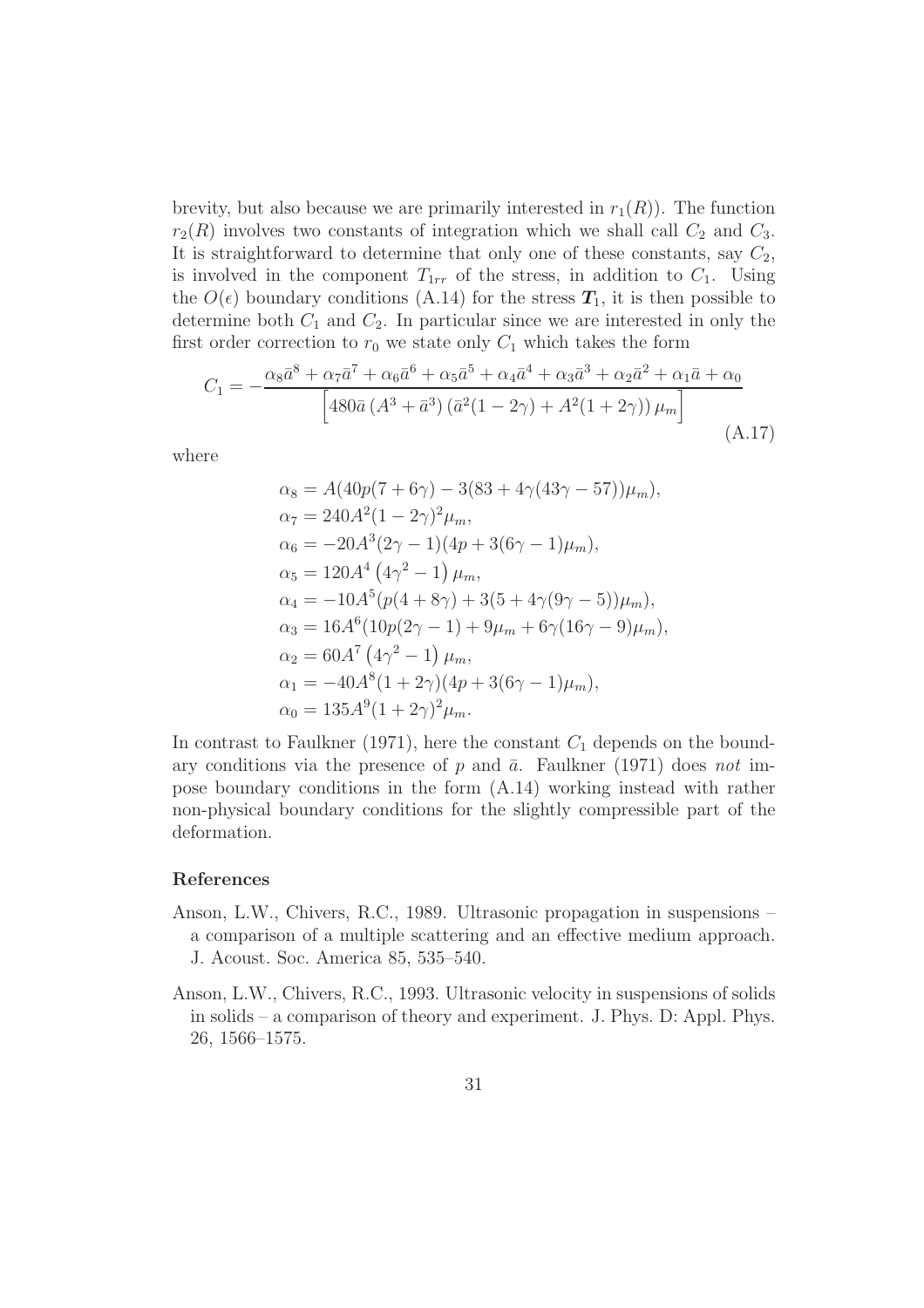- Ash, M., Ash, I., 2007. Handbook of Fillers, Extenders, and Diluents. Synapse Information Resources Inc.
- Baird, A.M., Kerr, F.H., Townend, D.J., 1999. Wave propagation in a viscoelastic medium containing fluid-filled microspheres. J. Acoust. Soc. America 105, 1527–1538.
- Bardella, L., Genna, F., 2001. On the elastic behavior of syntactic foams. Int. J. Solids Structures 38, 7235 – 7260.
- Ben Amar, M., Goriely, A., 2005. Growth and instability in elastic tissues. J. Mech Phys. Solids 53, 2284 – 2319.
- Bose, S.K., Mal, A.K., 1974. Elastic waves in a fibre reinforced composite. J. Mech. Phys. Solids 22, 217–229.
- Brazier-Smith, P.R., 1999. A unified model for the properties of composite materials. Technical Report. Thales Underwater Systems Ltd.
- Brazier-Smith, P.R., 2010. Private communication. Discussion with Thales Underwater Systems Ltd.
- Carroll, M.M., 1988. Finite strain solutions in compressible isotropic elasticity. J. Elasticity 20, 65–92.
- Carroll, M.M., 1991a. Controllable deformations for special classes of compressible elastic solids. Stability and Applied Analysis of Continuous Media 1, 309–323.
- Carroll, M.M., 1991b. Controllable deformations in compressible finite elasticity. Stability and Applied Analysis of Continuous Media , 373–384.
- Chung, D.T., Horgan, C.O., Abeyaratne, R., 1986. The finite deformation of internally pressurized hollow cylinders and spheres for a class of compressible elastic materials. Int. J. Solids Structures 22, 1557 – 1570.
- Diaconu, I., Dorohoia, D., 2005. Properties of polyurethane thin films. Journal of Optoelectronics and Advanced Materials 7, 921 – 924.
- Ericksen, J.L., 1955. Deformations possible in every compressible, isotropic, perfectly elastic material. J. Math. and Phys. 34, 126–128.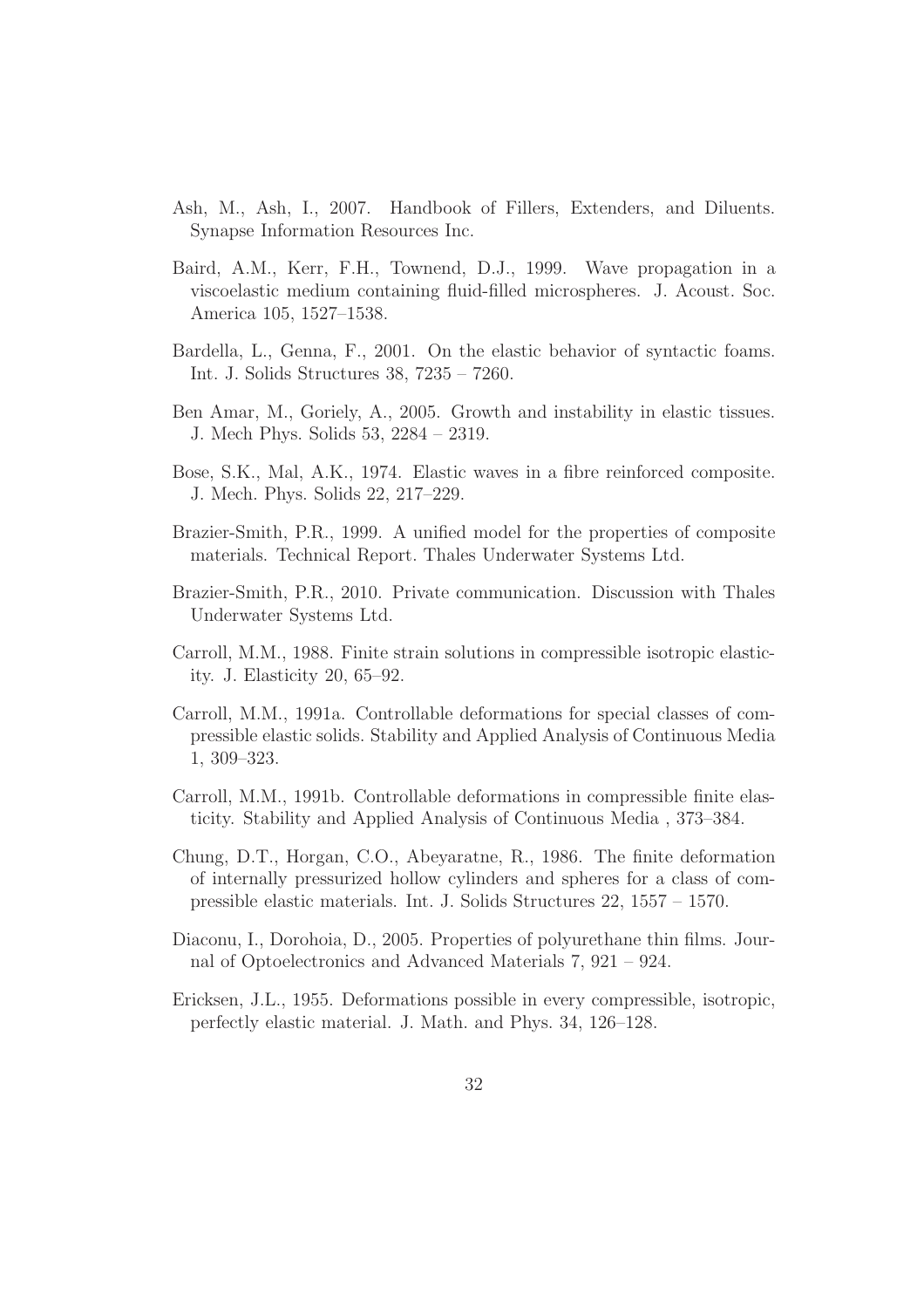- Faulkner, T.R., 1971. Finite dynamic deformations of an almost incompressible elastic spherical shell. International Journal of Engineering Science 9, 889 – 898.
- Fok, S.L., Allwright, D.J., 2001. Buckling of a spherical shell embedded in an elastic medium loaded by a far-field hydrostatic pressure. The Journal of Strain Analysis for Engineering Design 36, 535 – 544.
- Fu, Y., 1998. Some asymptotic results concerning the buckling of a spherical shell of arbitrary thickness. International Journal of Non-Linear Mechanics 33, 1111 – 1122.
- Gaunaurd, G., Uberall, H., 1982. Resonance theory of the effective properties of perforated solids. J. Acoust. Soc. America 71, 282–295.
- Gaunaurd, G.C., Callen, E., Barlow", J., 1984. Pressure effects on the dynamic effective properties of resonating perforated elastomers. J. Acoust. Soc. America 76, 173–177.
- Gent, A.N., Thomas, A.G., 1959. The deformation of foamed elastic materials. J. Appl. Polymer Sci. 1, 107–113.
- Gibson, L.J., Ashby, M.F., 1982. The mechanics of three-dimensional cellular materials. Proc. Roy. Soc. A 382, 43–59.
- Gupta, N., Woldesenbet, E., 2004. Microballoon wall thickness effects on properties of syntactic foams. Journal of Cellular Plastics 40, 461–480.
- Horgan, C.O., 1989. Some remarks on axisymmetric solutions in finite elastostatics for compressible materials. Proc. Roy. Irish Acad. Sect. A 89, 185–193.
- Horgan, C.O., 1995. On axisymmetric solutions for compressible nonlinearly elastic solids. Z. Angew. Math. Phys. 46, S107–S125. Theoretical, experimental, and numerical contributions to the mechanics of fluids and solids.
- Horgan, C.O., 2001. Nonlinear Elasticity: Theory and Applications. Cambridge University Press. chapter Equilibrium solutions for compressible nonlinear elasticity. Number 283 in London Mathematical Society Lecture Note Series, pp. 135–159.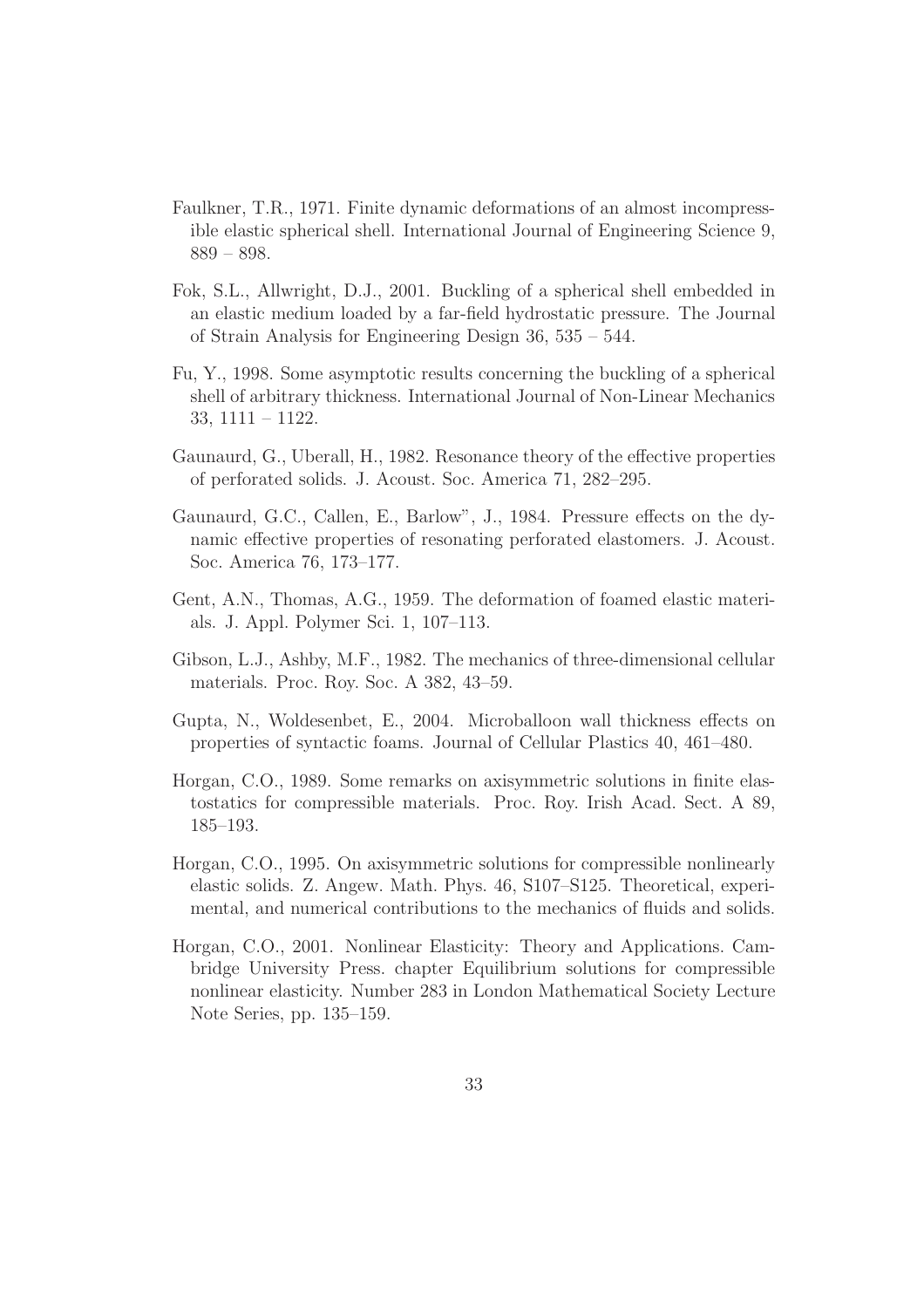- Horgan, C.O., Murphy, J.G., 2007a. Constitutive models for almost incompressible isotropic elastic rubber-like materials. Journal of Elasticity 87, 133–146. 10.1007/s10659-007-9100-x.
- Horgan, C.O., Murphy, J.G., 2007b. The effects of compressibility on inhomogeneous deformations for a class of almost incompressible isotropic nonlinearly elastic materials. Journal of Elasticity 88, 207–221.
- Horgan, C.O., Murphy, J.G., 2009. Compression tests and constitutive models for the slight compressibility of elastic rubber-like materials. International Journal of Engineering Science 47, 1232 – 1239.
- Jones, G.W., Chapman, S.J., Allwright, D.J., 2008. Axisymmetric buckling of a spherical shell embedded in an elastic medium under uniaxial stress at infinity. The Quarterly Journal of Mechanics and Applied Mathematics 61, 475–495.
- Kerr, F.H., Baird, A.M., 2002. Acoustic modelling of signature reduction materials for underwater applications, in: Abrahams, I., Martin, P., Simon, M. (Eds.), IUTAM Symposium on Diffraction and scattering in fluids mechanics and elasticity, Kluwer, Dordrecht. pp. 123–132.
- Koiter, W.T., 1969. The nonlinear buckling problem of a complete spherical shell under uniform external pressure. Proceedings of the Koninklijke Nederlandse Akademie van Wetenschappen Royal Dutch Academy of Sciences Ser B 72, 40–123.
- Kuster, G.T., Toksöz, M.N., 1974. Velocity and attenuation of seismic waves in two-phase media: Part I. Theoretical formulation. Geophysics 39, 587– 606.
- Lakes, R., Rosakis, P., Ruina, A., 1993. Microbuckling instability in elastomeric cellular solids. J. Mat. Sci. 28, 4667–4672.
- Li, B., Yuan, J., An, Z., Zhang, J., 2011. Effect of microstructure and physical parameters of hollow glass microsphere on insulation performance 62, 1992 – 1994.
- Mackenzie, J.K., 1950. The elastic constants of a solid containing spherical holes. Proc. Phys. Soc. Lond. B 63, 2–11.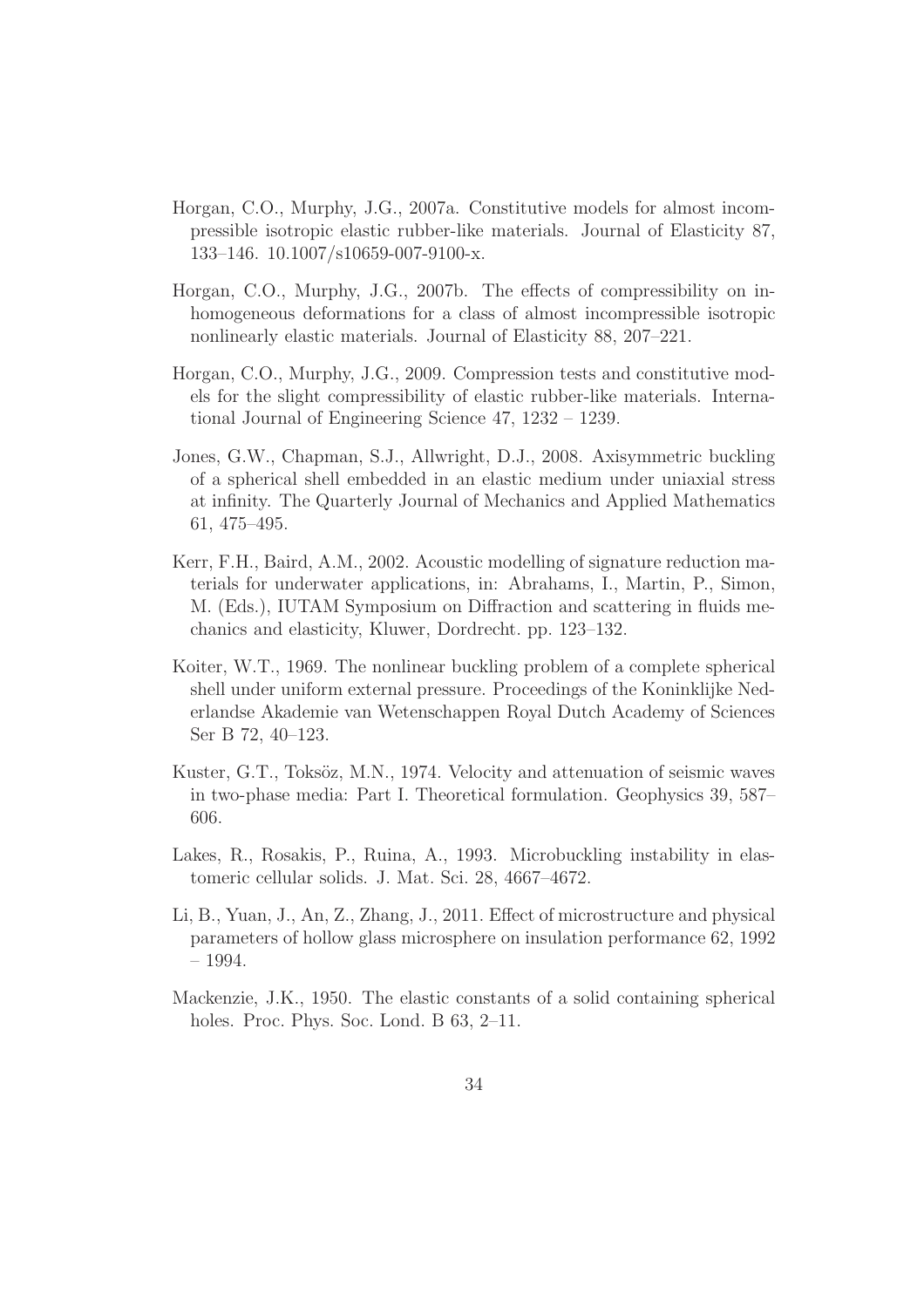- Murphy, J.G., 1992. Some new closed-form solutions describing spherical inflation in compressible finite elasticity. IMA J. Appl. Math. 48, 305–316.
- Ogden, R.W., 1976. Volume changes associated with the deformation of rubber-like solids. Journal of the Mechanics and Physics of Solids 24, 323–338. Cited By (since 1996): 37.
- Ogden, R.W., 1978. Nearly isochoric elastic deformations: application to rubberlike solids. J. Mech. Phys. Solids 26, 37–57.
- Ogden, R.W., 1997. Non-Linear Elastic Deformations. Dover, New York. Reprint of Ellis Harwood Ltd, Chichester, (1984).
- Panigrahi, S.N., Jog, C.S., Munjal, M.L., 2008. Multi-focus design of underwater noise control linings based on finite element analysis. Applied Acoustics 69, 1141–1153.
- Parnell, W.J., Abrahams, I.D., Brazier-Smith, P.R., 2010. Effective properties of a composite half-space: Exploring the relationship between homogenization and multiple-scattering theories. The Quarterly Journal of Mechanics and Applied Mathematics 63, 145–175.
- Penn, R.W., 1970. Volume changes accompanying the extension of rubber. Transactions of the Society of Rheology 14, 509–517.
- Porfiri, M., Gupta, N., 2009. Effect of volume fraction and wall thickness on the elastic properties of hollow particle filled composites. Composites Part B: Engineering 40, 166 – 173.
- Shorter, R., Smith, J.D., Coveney, V.A., Busfield, J.J.C., 2010. Axial compression of hollow elastic spheres. J. Mech. Materials Structures 5, 693–705.
- Shorter, R., Thomas, A.G., Busfield, J.J.C., Smith, J.D., 2008. The physical behaviour of elastomers containing hollow spherical fillers, in: Boukamel, A., Laiarinandrasana, L., Meo, S., Verron, E. (Eds.), Constitutive Models for Rubber V: Proceedings of the 5th European Conference, Paris, France, 4-7 September 2007, Taylor and Francis, London. pp. 107–112.
- Spencer, A.J.M., 1970. The static theory of finite elasticity. IMA Journal of Applied Mathematics 6, 164–200.